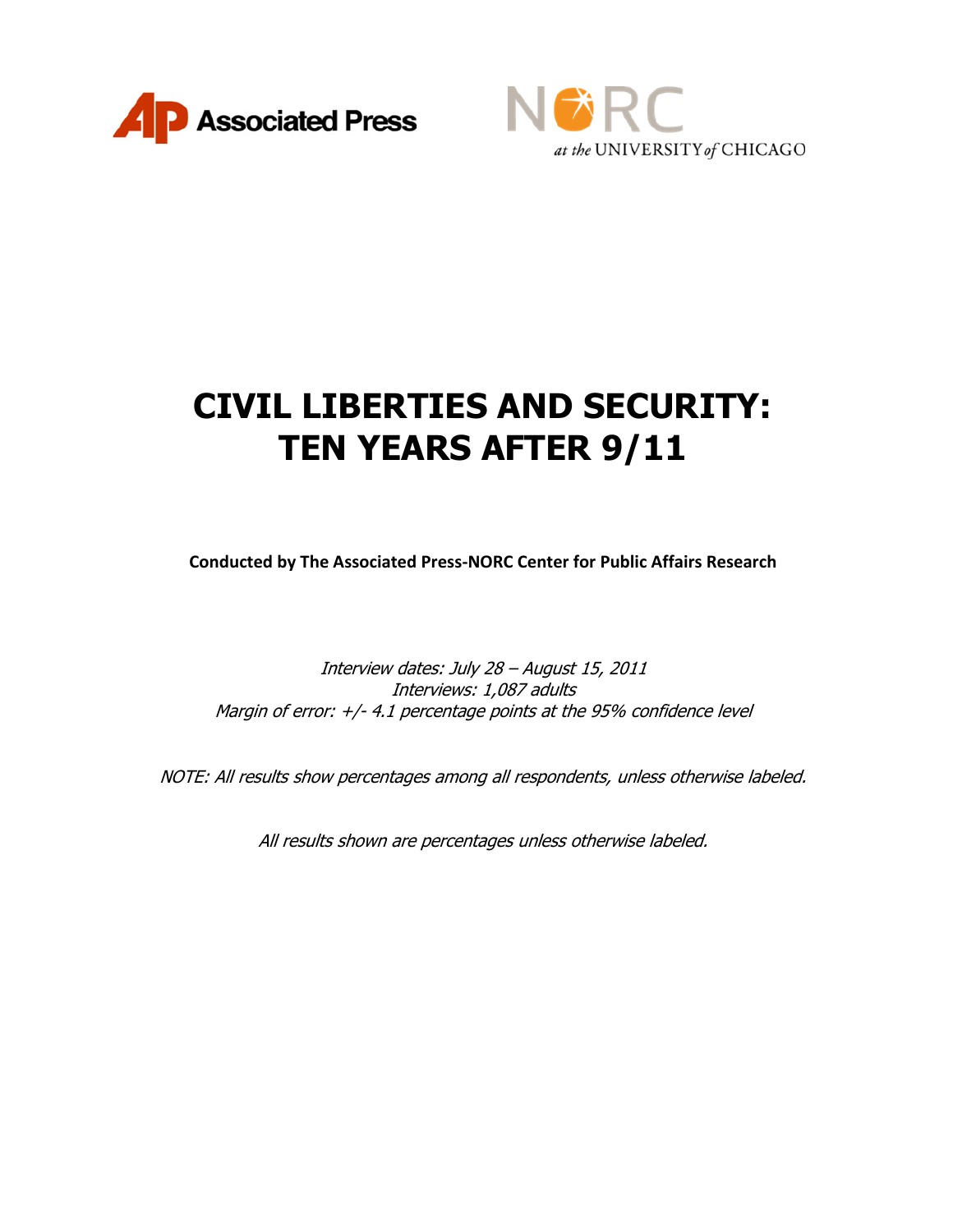## Q1. **Generally speaking, would you say that things in this country are headed in the right direction or in the wrong direction?**

|                          | AP-NORC 7/28- |
|--------------------------|---------------|
|                          | 8/15/2011     |
| <b>Right direction</b>   | 20            |
| Wrong direction          | 76            |
| Don't know (DO NOT READ) |               |
| Refused (DO NOT READ)    | $\ast$        |

Q2. **I am going to name some institutions in this country. As far as the people running these institutions are concerned, would you say you have a great deal of confidence, only some confidence, or hardly any confidence at all in them?**

|                            |               |            | Hardly any |        |         |
|----------------------------|---------------|------------|------------|--------|---------|
|                            | A great deal  | Only some  | confidence | Don't  |         |
| AP-NORC 7/28-8/15/2011     | of confidence | confidence | at all     | know   | Refused |
| a. Major companies         | 12            | 60         | 27         |        | $\ast$  |
| b. Organized religion      | 23            | 46         | 28         | 3      |         |
| c. Executive branch of the | 14            | 37         | 48         |        | $\ast$  |
| federal government         |               |            |            |        |         |
| d. Congress                | 5             | 34         | 60         |        |         |
| e. Military                | 65            | 28         | 7          | $\ast$ | $\ast$  |
| f. Banks and financial     | 9             | 50         | 40         |        | $\ast$  |
| institutions               |               |            |            |        |         |



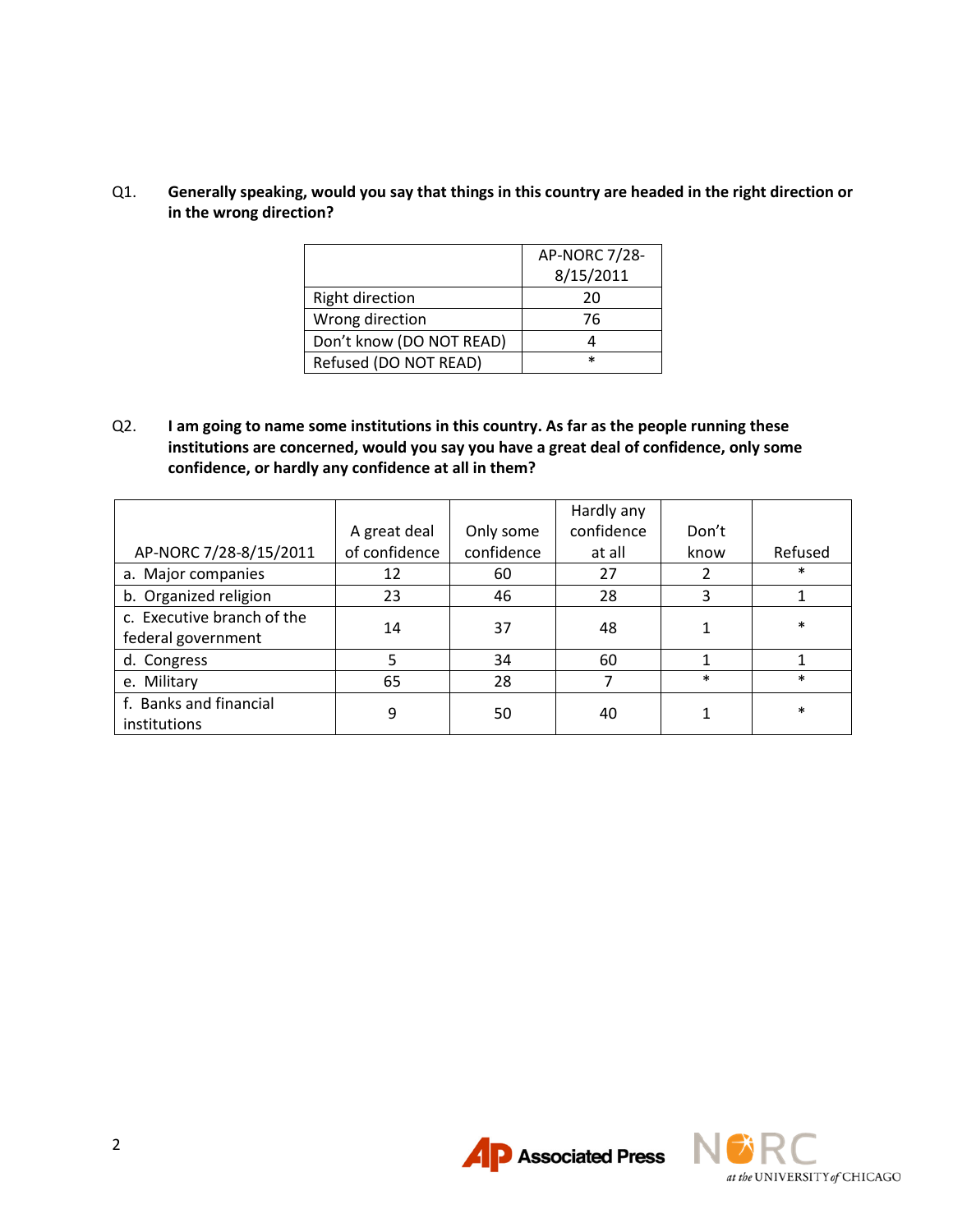## Q2. **TREND**

## **a. Major companies**

|                              |               | <b>General Social</b> |
|------------------------------|---------------|-----------------------|
|                              | AP-NORC 7/28- | Survey                |
|                              | 8/15/2011     | 2/6-6/26/2002         |
| A great deal of confidence   | 12            | 17                    |
| Only some confidence         | 60            | 63                    |
| Hardly any confidence at all | 27            | 18                    |
| Don't know (DO NOT READ)     |               |                       |
| Refused (DO NOT READ)        | $\ast$        |                       |

# **b. Organized religion**

|                              |               | <b>General Social</b> |
|------------------------------|---------------|-----------------------|
|                              | AP-NORC 7/28- | Survey                |
|                              | 8/15/2011     | 2/6-6/26/2002         |
| A great deal of confidence   | 23            | 19                    |
| Only some confidence         | 46            | 56                    |
| Hardly any confidence at all | 28            | 24                    |
| Don't know (DO NOT READ)     |               |                       |
| Refused (DO NOT READ)        |               |                       |

## **c. Executive branch of the federal government**

|                              |               | <b>General Social</b> |
|------------------------------|---------------|-----------------------|
|                              | AP-NORC 7/28- | Survey                |
|                              | 8/15/2011     | 2/6-6/26/2002         |
| A great deal of confidence   | 14            | 27                    |
| Only some confidence         | 37            | 59                    |
| Hardly any confidence at all | 48            | 21                    |
| Don't know (DO NOT READ)     |               |                       |
| Refused (DO NOT READ)        | $\ast$        |                       |



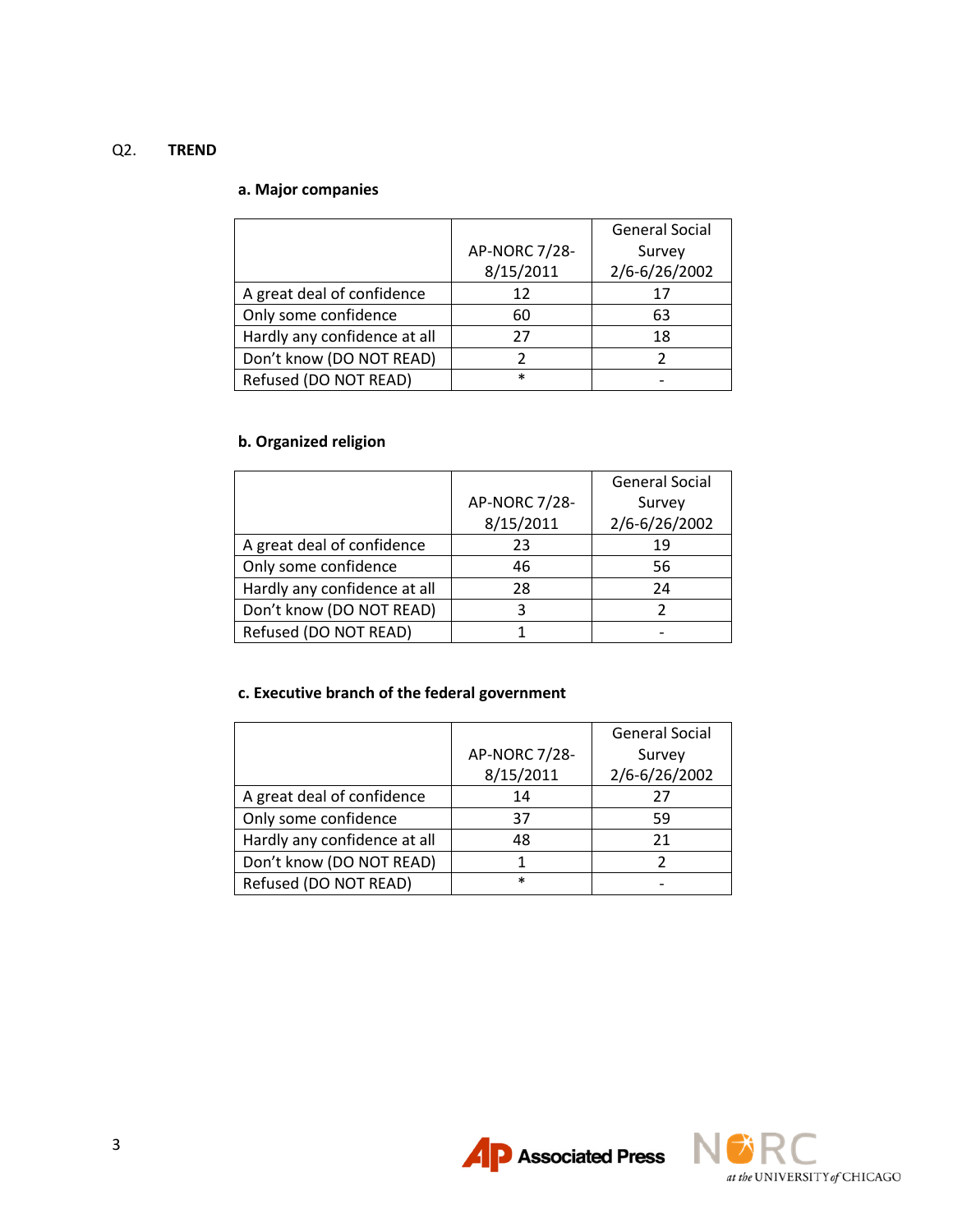# **d. Congress**

|                              |               | <b>General Social</b> |
|------------------------------|---------------|-----------------------|
|                              | AP-NORC 7/28- | Survey                |
|                              | 8/15/2011     | 2/6-6/26/2002         |
| A great deal of confidence   |               | 13                    |
| Only some confidence         | 34            | 61                    |
| Hardly any confidence at all | 60            | 24                    |
| Don't know (DO NOT READ)     |               |                       |
| Refused (DO NOT READ)        |               |                       |

## **e. Military**

|                              |               | <b>General Social</b> |
|------------------------------|---------------|-----------------------|
|                              | AP-NORC 7/28- | Survey                |
|                              | 8/15/2011     | 2/6-6/26/2002         |
| A great deal of confidence   | 65            | 54                    |
| Only some confidence         | 28            | 38                    |
| Hardly any confidence at all |               |                       |
| Don't know (DO NOT READ)     | $\ast$        |                       |
| Refused (DO NOT READ)        | $\ast$        | $\ast$                |

# **f. Banks and financial institutions**

|                              |               | <b>General Social</b> |
|------------------------------|---------------|-----------------------|
|                              | AP-NORC 7/28- | Survey                |
|                              | 8/15/2011     | 2/6-6/26/2002         |
| A great deal of confidence   |               | 22                    |
| Only some confidence         | 50            | 58                    |
| Hardly any confidence at all | 40            | 18                    |
| Don't know (DO NOT READ)     |               |                       |
| Refused (DO NOT READ)        | $\ast$        |                       |



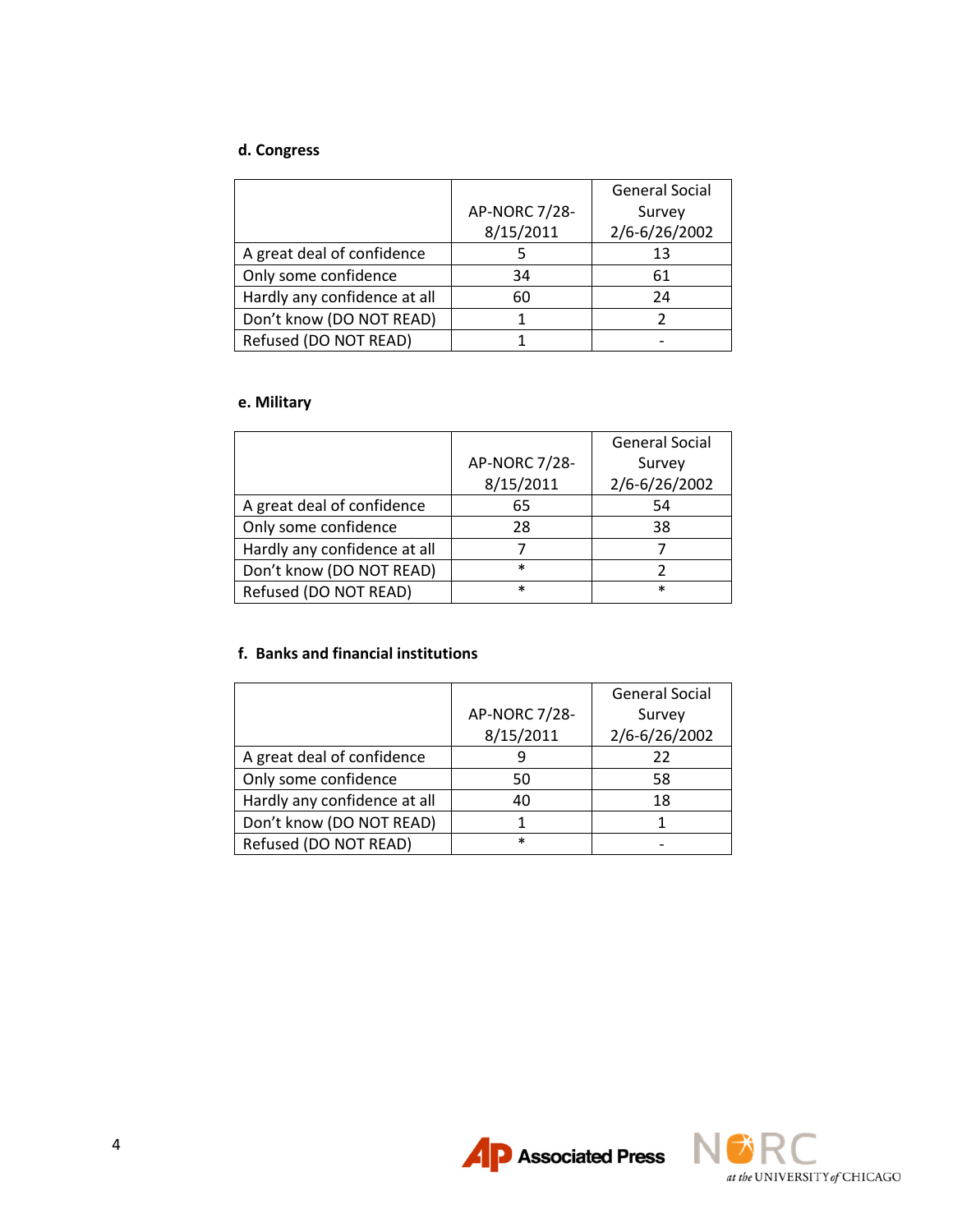## Q3. **Generally speaking, would you say that most people can be trusted or that you can't be too careful in dealing with people?**

|                              |               | <b>General Social</b> |
|------------------------------|---------------|-----------------------|
|                              | AP-NORC 7/28- | Survey                |
|                              | 8/15/2011     | 2/6-6/26/2002         |
| Most people can be trusted   | 45            | 34                    |
| Can't be too careful         | 53            | 58                    |
| OTHER, DEPENDS (DO NOT READ) |               | 8                     |
| Don't know (DO NOT READ)     | $\ast$        | $\ast$                |
| Refused (DO NOT READ)        |               |                       |

Q4. **Compared with 10 years ago, would you say that when it comes to [INSERT ITEM], things in this country have generally gotten better, gotten worse, or stayed about the same?** *BRANCHING:* **Is that a lot (better/worse) or a little (better/worse)? [RANDOMIZE]**

|                 |               |                |                | <b>Stayed</b> |              |          |        |        |        |
|-----------------|---------------|----------------|----------------|---------------|--------------|----------|--------|--------|--------|
|                 |               | Gotten         | Gotten         | about         |              | Gotten   | Gotten |        |        |
| AP-NORC 7/28-   | <b>Total</b>  | a lot          | a little       | the           | <b>Total</b> | a little | a lot  |        |        |
| 8/15/2011       | <b>Better</b> | better         | better         | same          | <b>Worse</b> | worse    | worse  | DK     | Ref.   |
| The patriotism  |               |                |                |               |              |          |        |        |        |
| of the          | 26            | 11             | 15             | 37            | 36           | 17       | 19     | 1      | $\ast$ |
| American        |               |                |                |               |              |          |        |        |        |
| people          |               |                |                |               |              |          |        |        |        |
| The willingness |               |                |                |               |              |          |        |        |        |
| of people to    | 22            | 8              | 14             | 45            | 33           | 15       | 18     | $\ast$ |        |
| help each other |               |                |                |               |              |          |        |        |        |
| The amount of   |               |                |                |               |              |          |        |        |        |
| bipartisanship  |               |                |                |               |              |          |        |        |        |
| and             | 4             | $\overline{2}$ | $\overline{2}$ | 21            | 71           | 15       | 56     | 3      | 1      |
| cooperation in  |               |                |                |               |              |          |        |        |        |
| government      |               |                |                |               |              |          |        |        |        |



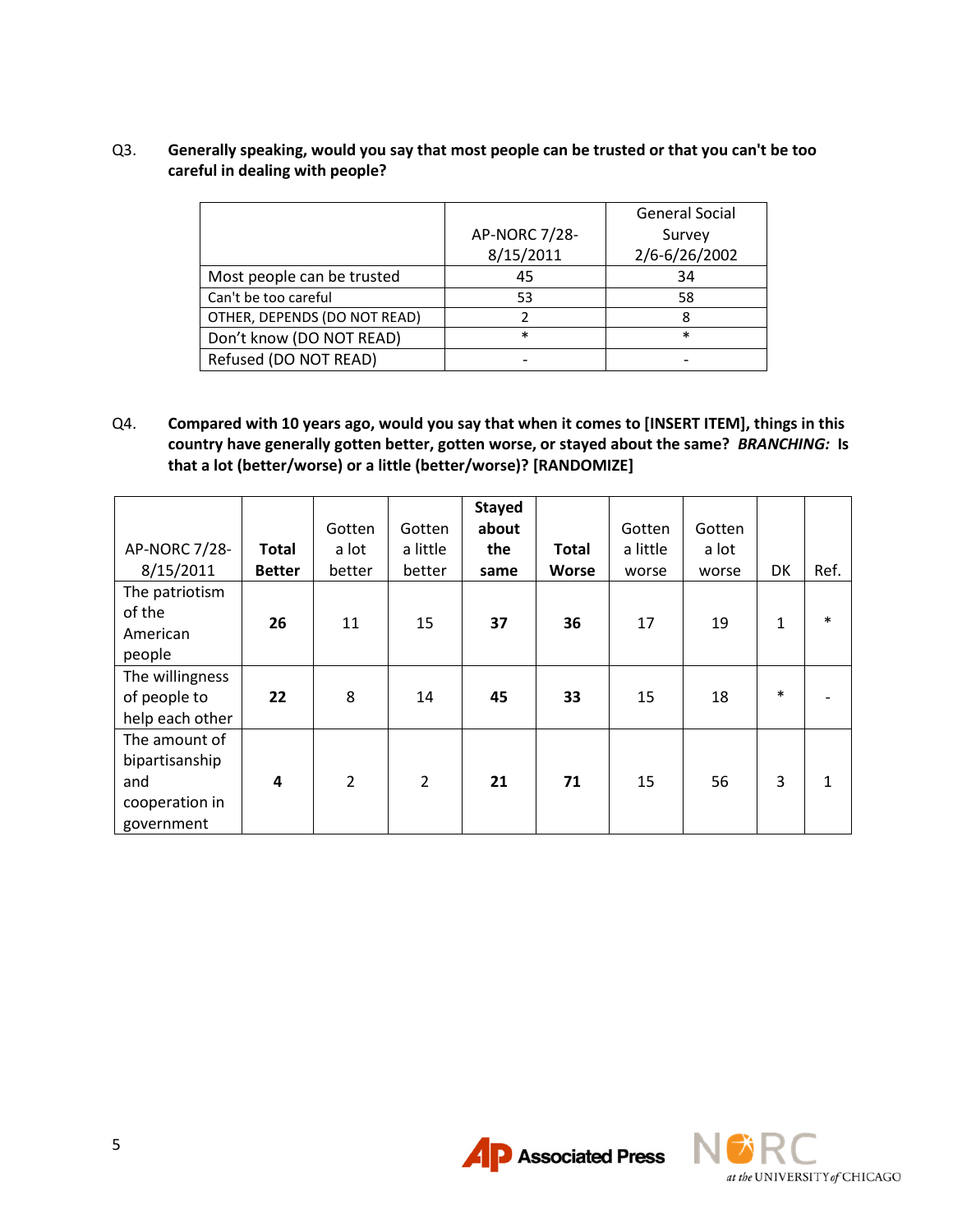Q5. **If someone from another country were to ask you to make a list of the specific rights and freedoms you have as a resident of the United States, what would be the first thing you would put on the list? (Open-ended: CODED)**

| Multiple responses possible, percentages sum to greater than 100%. |  |  |  |  |  |  |
|--------------------------------------------------------------------|--|--|--|--|--|--|
|--------------------------------------------------------------------|--|--|--|--|--|--|

|                                                                 | <b>AP-NORC</b> |
|-----------------------------------------------------------------|----------------|
|                                                                 | $7/28-$        |
|                                                                 | 8/15/2011      |
| Freedom of speech/expression/opinions/1 <sup>st</sup> Amendment | 48             |
| Freedom of religion/to worship                                  | 12             |
| Right to vote/Democracy/Elect the government                    | 6              |
| Freedom/Liberty - general mentions                              | 6              |
| Right to bear arms/own guns/firearms/2 <sup>nd</sup> Amendment  | 5              |
| Self-determination/choice/live as choose/do as please           | 5              |
| Travel/move between states                                      | $\mathbf{1}$   |
| Right to own property                                           | $\mathbf{1}$   |
| Pursuit of happiness/Ability to be happy                        | $\mathbf{1}$   |
| Right to work/have a job                                        | 1              |
| Equal protection/Civil rights/Civil liberties                   | 1              |
| Freedom of the press                                            | 1              |
| Freedom to assemble/associate                                   | $\mathbf{1}$   |
| Taxes                                                           | $\mathbf{1}$   |
| <b>Bill of Rights/Constitution mentions</b>                     | $\mathbf{1}$   |
| Do not have any freedoms/Freedoms declining                     | $\mathbf{1}$   |
| Education                                                       | $\ast$         |
| Miranda Rights - attorney/remain silent                         | $\ast$         |
| Right to privacy                                                | $\ast$         |
| Right to be successful/make money/economic freedom              | $\ast$         |
| Right to address the government                                 | -              |
| Trial by jury/serve on a jury                                   |                |
| Other/Misc.                                                     | 4              |
| Don't know                                                      | 6              |
| Missing / no response                                           | $\ast$         |
| No particular rights /no further rights to mention              | $\ast$         |
| Refused                                                         | $\mathbf{1}$   |

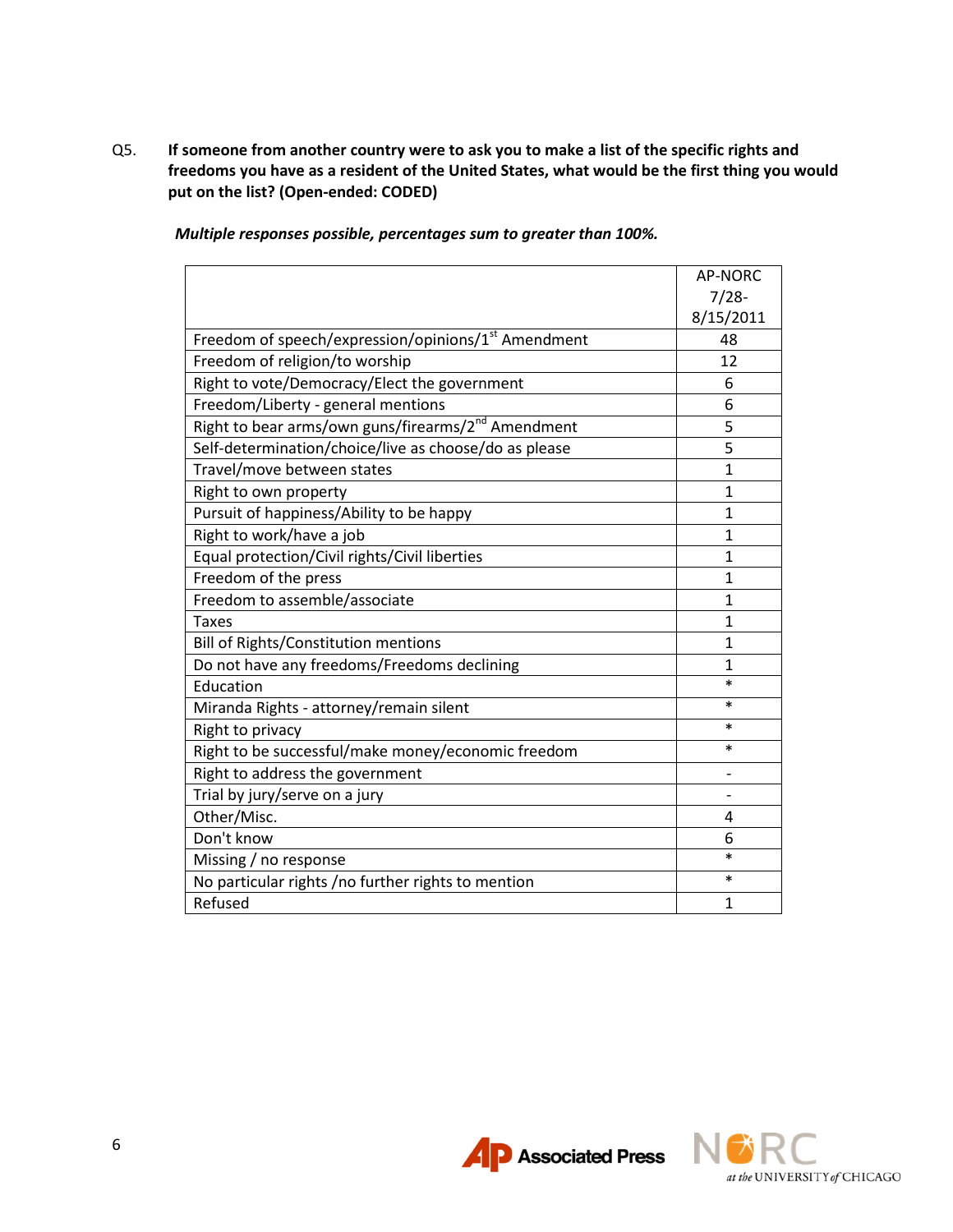# Q6. **What other things would you add to the list? P***ROBE: Anything else?* **(Open-ended: CODED)**

*Multiple responses possible, percentages sum to greater than 100%.*

|                                                                 | <b>AP-NORC</b> |
|-----------------------------------------------------------------|----------------|
|                                                                 | $7/28-$        |
|                                                                 | 8/15/2011      |
| Freedom of religion/to worship                                  | 23             |
| Freedom of speech/expression/opinions/1 <sup>st</sup> Amendment | 19             |
| Right to bear arms/own guns/firearms/2 <sup>nd</sup> Amendment  | 17             |
| Right to vote/Democracy/Elect the government                    | 11             |
| Self-determination/choice/live as choose/do as please           | 11             |
| Freedom to assemble/associate                                   | 6              |
| Travel/move between states                                      | 4              |
| Equal protection/Civil rights/Civil liberties                   | 4              |
| Freedom of the press                                            | 4              |
| Right to work/have a job                                        | 3              |
| Freedom/Liberty - general mentions                              | 3              |
| <b>Bill of Rights/Constitution mentions</b>                     | 3              |
| Right to be successful/make money/economic freedom              | $\overline{2}$ |
| Pursuit of happiness/Ability to be happy                        | $\overline{2}$ |
| Trial by jury/serve on a jury                                   | $\overline{2}$ |
| Education                                                       | $\overline{2}$ |
| Right to address the government                                 | $\mathbf{1}$   |
| Miranda Rights - attorney/remain silent                         | $\mathbf{1}$   |
| Right to own property                                           | $\mathbf{1}$   |
| Right to privacy                                                | $\mathbf{1}$   |
| <b>Taxes</b>                                                    | *              |
| Do not have any freedoms/Freedoms declining                     | $\ast$         |
| Other/Misc.                                                     | 8              |
| Don't know                                                      | 11             |
| Missing / no response                                           | 8              |
| No particular rights /no further rights to mention              | 5              |
| Refused                                                         | $\overline{1}$ |



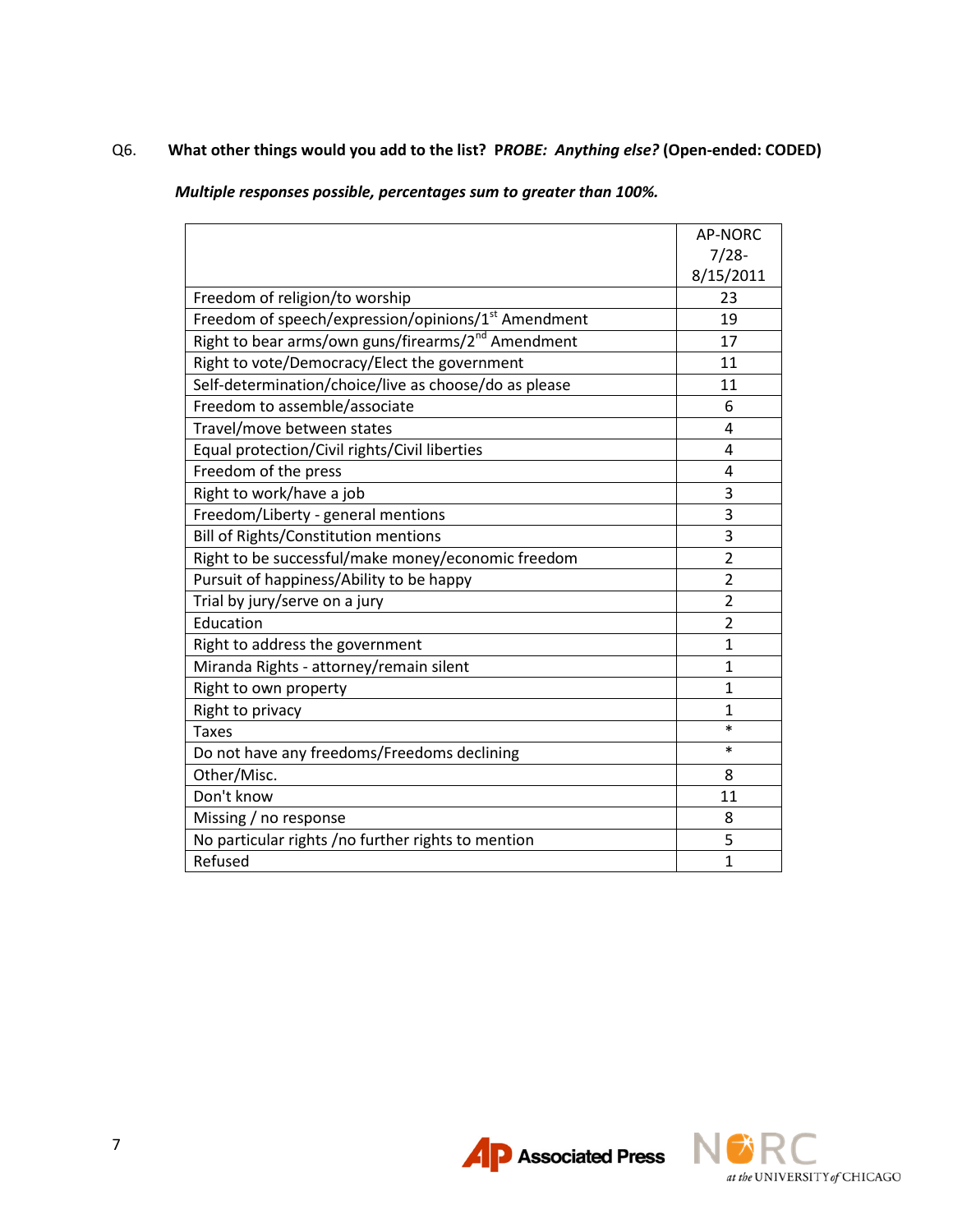# Q5/Q6 combined

*Multiple responses possible, percentages sum to greater than 100%.*

|                                                                 | <b>AP-NORC</b> |
|-----------------------------------------------------------------|----------------|
|                                                                 | $7/28-$        |
|                                                                 | 8/15/2011      |
| Freedom of speech/expression/opinions/1 <sup>st</sup> Amendment | 67             |
| Freedom of religion/to worship                                  | 35             |
| Right to bear arms/own guns/firearms/2 <sup>nd</sup> Amendment  | 22             |
| Right to vote/Democracy/Elect the government                    | 17             |
| Self-determination/choice/live as choose/do as please           | 16             |
| Freedom/Liberty - general mentions                              | 9              |
| Freedom to assemble/associate                                   | 6              |
| Equal protection/Civil rights/Civil liberties                   | 5              |
| Freedom of the press                                            | $\overline{5}$ |
| Travel/move between states                                      | 5              |
| <b>Bill of Rights/Constitution mentions</b>                     | 4              |
| Pursuit of happiness/Ability to be happy                        | 3              |
| Right to work/have a job                                        | 3              |
| Right to own property                                           | $\overline{2}$ |
| Do not have any freedoms/Freedoms declining                     | $\overline{2}$ |
| Education                                                       | $\overline{2}$ |
| Right to be successful/make money/economic freedom              | $\overline{2}$ |
| Trial by jury/serve on a jury                                   | $\overline{2}$ |
| <b>Taxes</b>                                                    | $\mathbf{1}$   |
| Miranda Rights - attorney/remain silent                         | $\mathbf{1}$   |
| Right to privacy                                                | $\mathbf{1}$   |
| Right to address the government                                 | $\mathbf{1}$   |
| Other/Misc.                                                     | 11             |
| Don't know                                                      | 17             |
| Missing / no response                                           | 8              |
| No particular rights /no further rights to mention              | 5              |
| Refused                                                         | $\overline{3}$ |



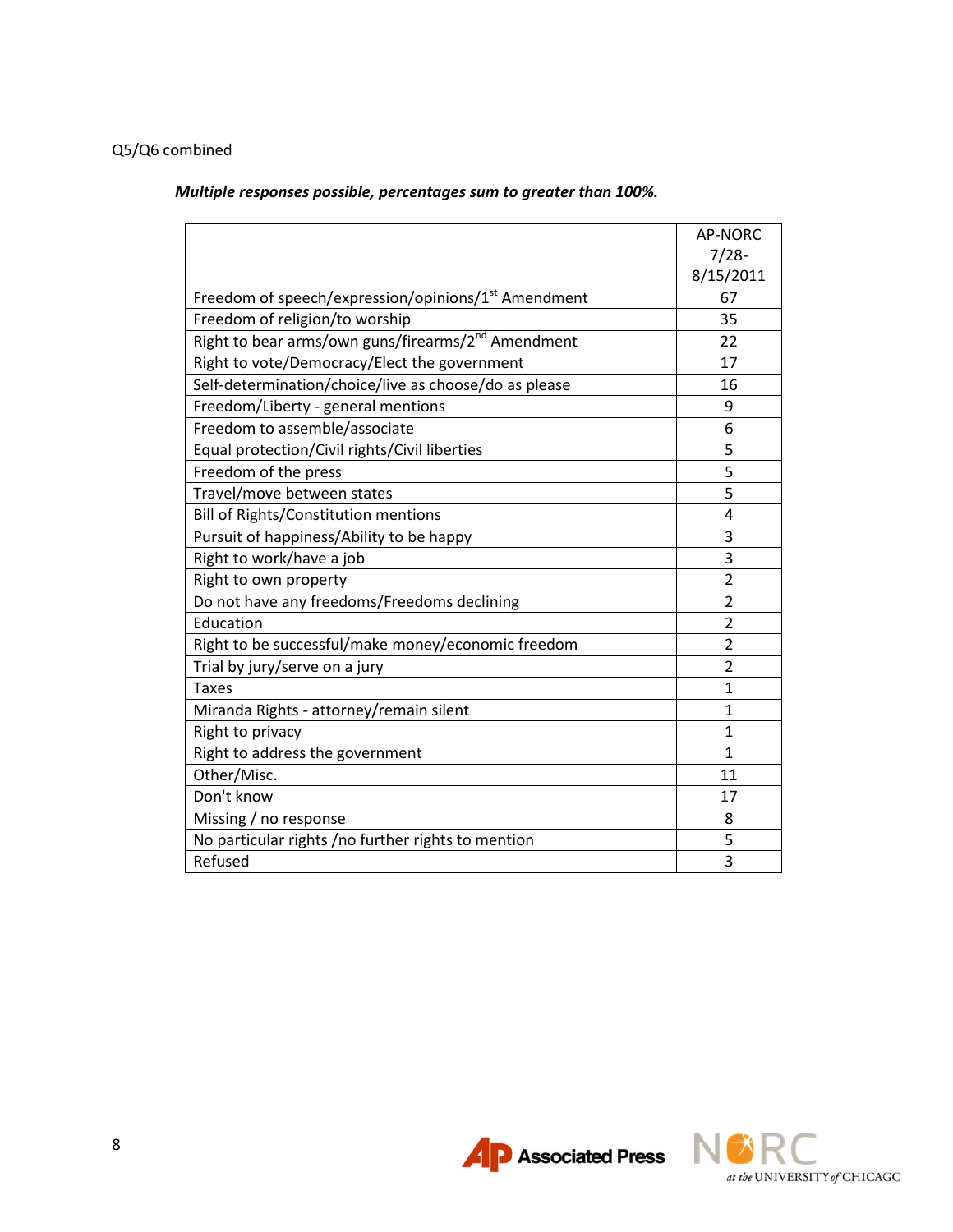Q7. **The following are some examples of rights and freedoms listed in the Bill of Rights or that are protected under various American laws and court rulings. For each one, please tell me if you think the U.S. government is doing a good job, poor job, or neither a good nor poor job of protecting that particular right or freedom.** 

**How about (INSERT ITEM). [RANDOMIZE]**

**READ AS NECESSARY: Is the U.S. government doing a good job, poor job, or neither a good nor poor job of protecting this (right/freedom)?** 

**BRANCHING: Is that a very (good/poor) job or a somewhat (good/poor) job?**

|                                                               |              |      |          | <b>Neither</b> |              |          |      |                     |                          |
|---------------------------------------------------------------|--------------|------|----------|----------------|--------------|----------|------|---------------------|--------------------------|
|                                                               | <b>Total</b> | Very |          | a good<br>nor  | <b>Total</b> |          | Very |                     |                          |
|                                                               | Good         | good | Somewhat |                | Poor         | Somewhat |      |                     |                          |
|                                                               |              |      |          | poor           |              |          | poor |                     |                          |
| AP-NORC 7/28-8/15/2011                                        | Job          | job  | good job | job            | Job          | poor job | job  | <b>DK</b><br>$\ast$ | Ref.                     |
| The right to vote                                             | 84           | 60   | 24       | 5              | 11           | 6        | 5    | $\ast$              | $\ast$                   |
| The freedom of religion                                       | 75           | 45   | 30       | 9              | 16           | 8        | 9    |                     |                          |
| The right of the people to<br>assemble peacefully             | 75           | 38   | 36       | 13             | 12           | 7        | 5    | $\ast$              |                          |
| The freedom of speech                                         | 71           | 39   | 32       | 10             | 19           | 10       | 9    | $\ast$              | $\overline{a}$           |
| The right to trial by an<br>impartial jury                    | 67           | 35   | 33       | 13             | 19           | 12       | 7    | $\overline{2}$      | $\ast$                   |
| The freedom of the press                                      | 63           | 36   | 28       | 13             | 22           | 10       | 11   | $\overline{2}$      | $\ast$                   |
| The freedom from cruel<br>and unusual punishment              | 60           | 32   | 28       | 16             | 22           | 13       | 9    | $\overline{2}$      | $\ast$                   |
| The right to keep and bear<br>arms                            | 57           | 28   | 30       | 12             | 27           | 14       | 14   | $\overline{3}$      | $\ast$                   |
| The freedom from<br>punishment without a trial                | 56           | 28   | 27       | 17             | 22           | 10       | 12   | 5                   | $\mathbf{1}$             |
| The right of everyone to<br>equal protection under the<br>law | 48           | 18   | 30       | 13             | 37           | 19       | 18   | $\overline{2}$      | $\mathbf{1}$             |
| The freedom from<br>unreasonable search and<br>seizure        | 45           | 19   | 26       | 19             | 32           | 16       | 17   | 4                   | $\ast$                   |
| The right to privacy                                          | 40           | 13   | 27       | 16             | 44           | 18       | 26   | $\mathbf{1}$        | $\overline{\phantom{a}}$ |



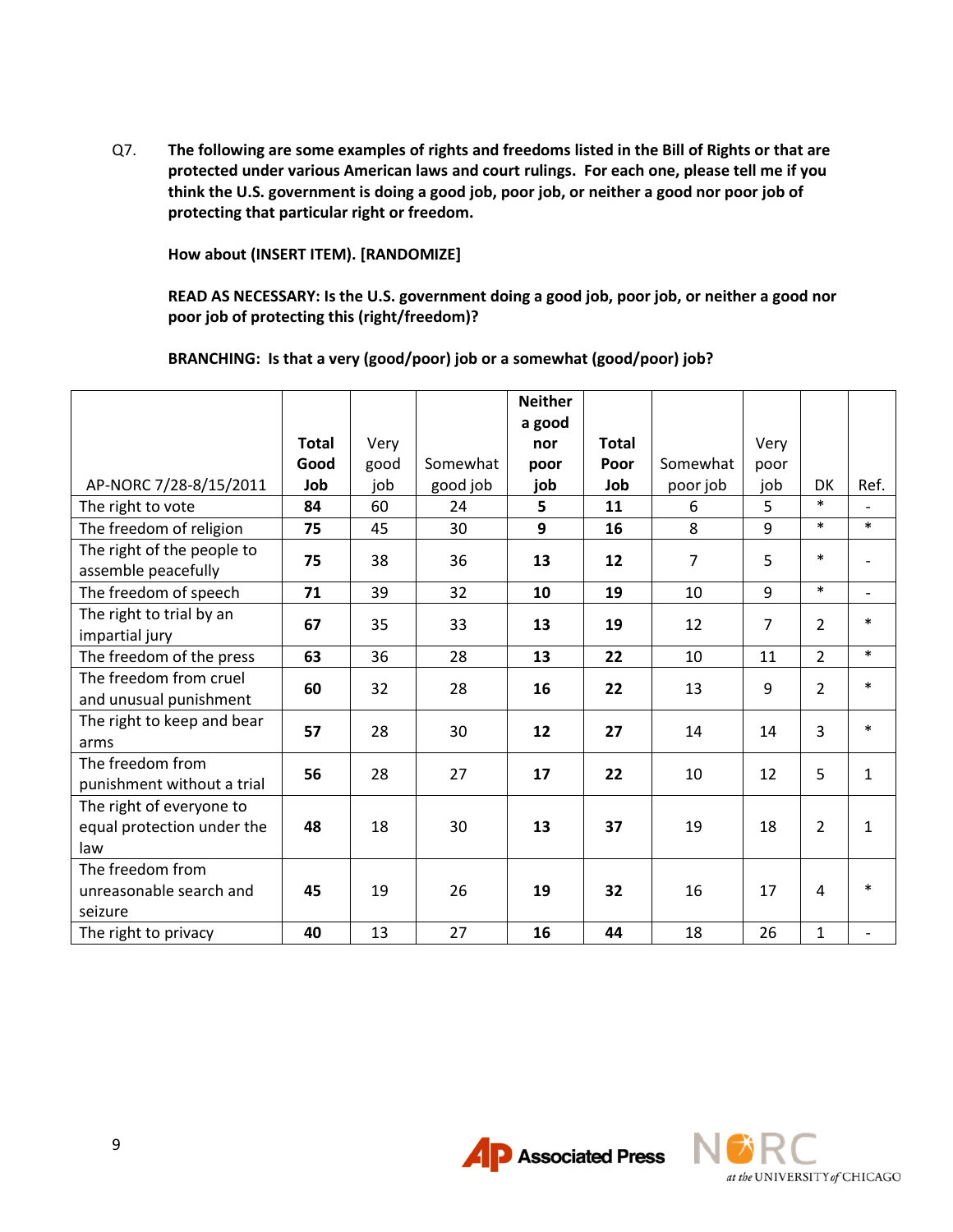Q8. **Government officials often have to make choices among many important goals. If** *you* **had to choose, which do you think is the** *more important* **goal for the government...**

## *IF DON'T KNOW/BOTH EQUAL/CAN'T CHOOSE, PROBE ONCE*:

**We realize that many people feel that both of these goals are important, but we're interested in which one you think might be slightly more important than the other.**

| RANDOMIZED                                                                    |                            |
|-------------------------------------------------------------------------------|----------------------------|
|                                                                               | AP-NORC 7/28-<br>8/15/2011 |
| Protecting the rights and<br>freedoms of U.S. citizens, (or)                  | 54                         |
| Making sure that U.S. citizens<br>are safe from being harmed by<br>terrorists | 35                         |
| Both equally/can't choose (DO<br><b>NOT READ)</b>                             | 10                         |
| Don't know (DO NOT READ)                                                      | $\ast$                     |
| Refused (DO NOT READ)                                                         | $\ast$                     |

- Q9. **I recorded that you said "[FILL RESPONSE FROM Q8]" was the more important goal. How sure are you about that? Are you…**
	- *Those who said "protecting the rights and freedoms of U.S. citizens," in Q8*

|                        | AP-NORC 7/28-<br>8/15/2011 |
|------------------------|----------------------------|
| <b>Total sure</b>      | 60                         |
| <b>Extremely sure</b>  | 31                         |
| Very sure              | 28                         |
| <b>Moderately sure</b> | 33                         |
| <b>Total unsure</b>    | 8                          |
| Slightly sure          |                            |
| Not sure at all        |                            |
| Don't know             |                            |
| Refused                |                            |
| $N =$                  | 484                        |

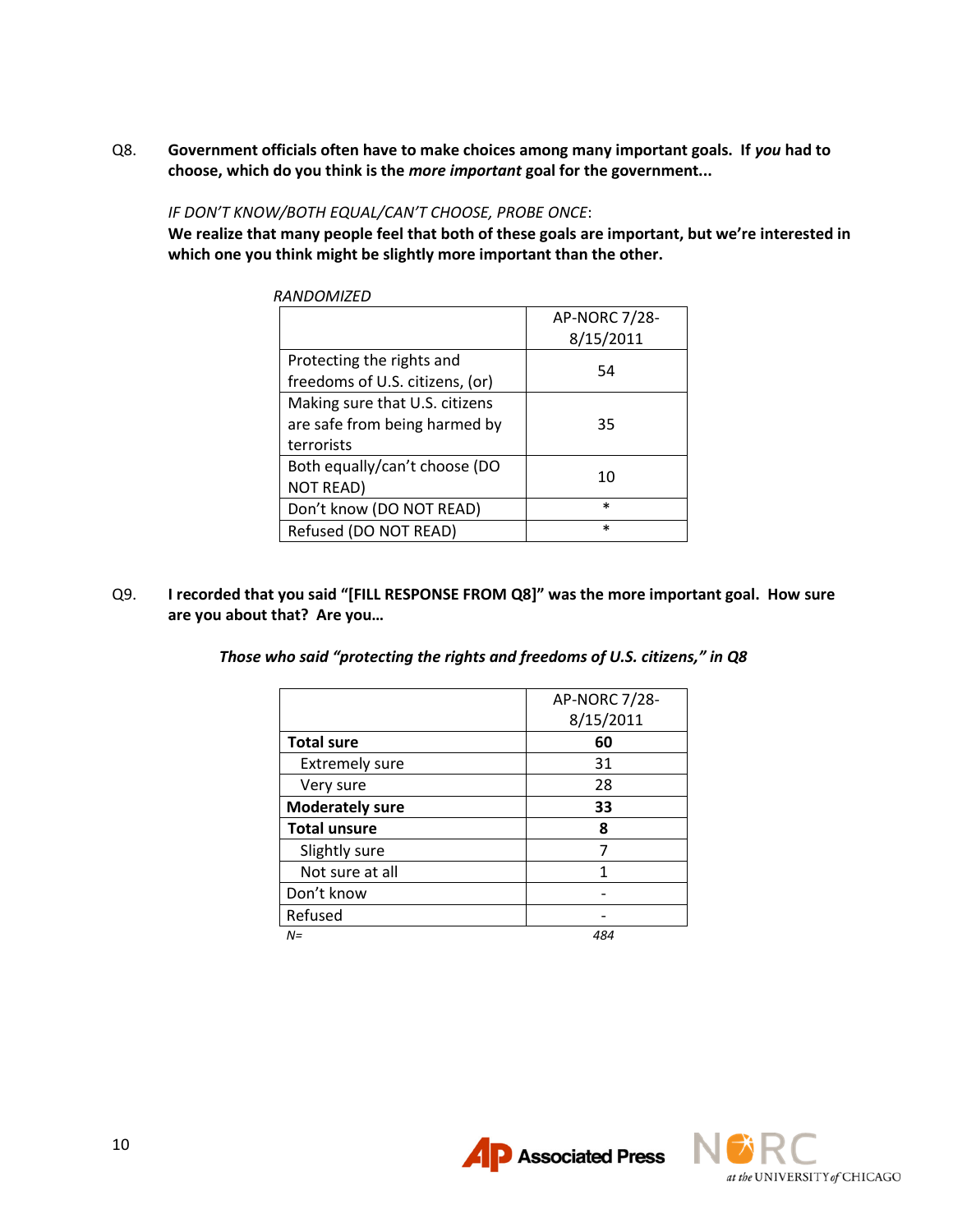#### Q9. **(***continued***)**

|                        | <b>AP-NORC 7/28-</b> |
|------------------------|----------------------|
|                        | 8/15/2011            |
| <b>Total sure</b>      | 68                   |
| <b>Extremely sure</b>  | 32                   |
| Very sure              | 36                   |
| <b>Moderately sure</b> | 25                   |
| <b>Total unsure</b>    | 6                    |
| Slightly sure          | 4                    |
| Not sure at all        | ξ                    |
| Don't know             | $\ast$               |
| Refused                |                      |
| N=                     | 483                  |

*Those who said "making sure that the U.S. citizens are safe from being harmed by terrorists," in Q8*

Q10. **As it conducts the war on terrorism, do you think the U.S. government is or is not doing enough to protect the rights and freedoms of U.S. citizens?**

|                          | AP-NORC 7/28- |
|--------------------------|---------------|
|                          | 8/15/2011     |
| Is doing enough          | 60            |
| Is not doing enough      | 36            |
| Don't know (DO NOT READ) |               |
| Refused (DO NOT READ)    |               |

Q11. **Do you think it is sometimes necessary for the government to sacrifice some rights and freedoms to fight terrorism, or is it never necessary to sacrifice rights and freedoms to prevent against terrorism?**

|                                                              | AP-NORC 7/28-<br>8/15/2011 |
|--------------------------------------------------------------|----------------------------|
| Sometimes necessary to sacrifice<br>some rights and freedoms | 64                         |
| Never necessary to sacrifice<br>rights and freedoms          | 33                         |
| Don't know (DO NOT READ)                                     |                            |
| Refused (DO NOT READ)                                        |                            |

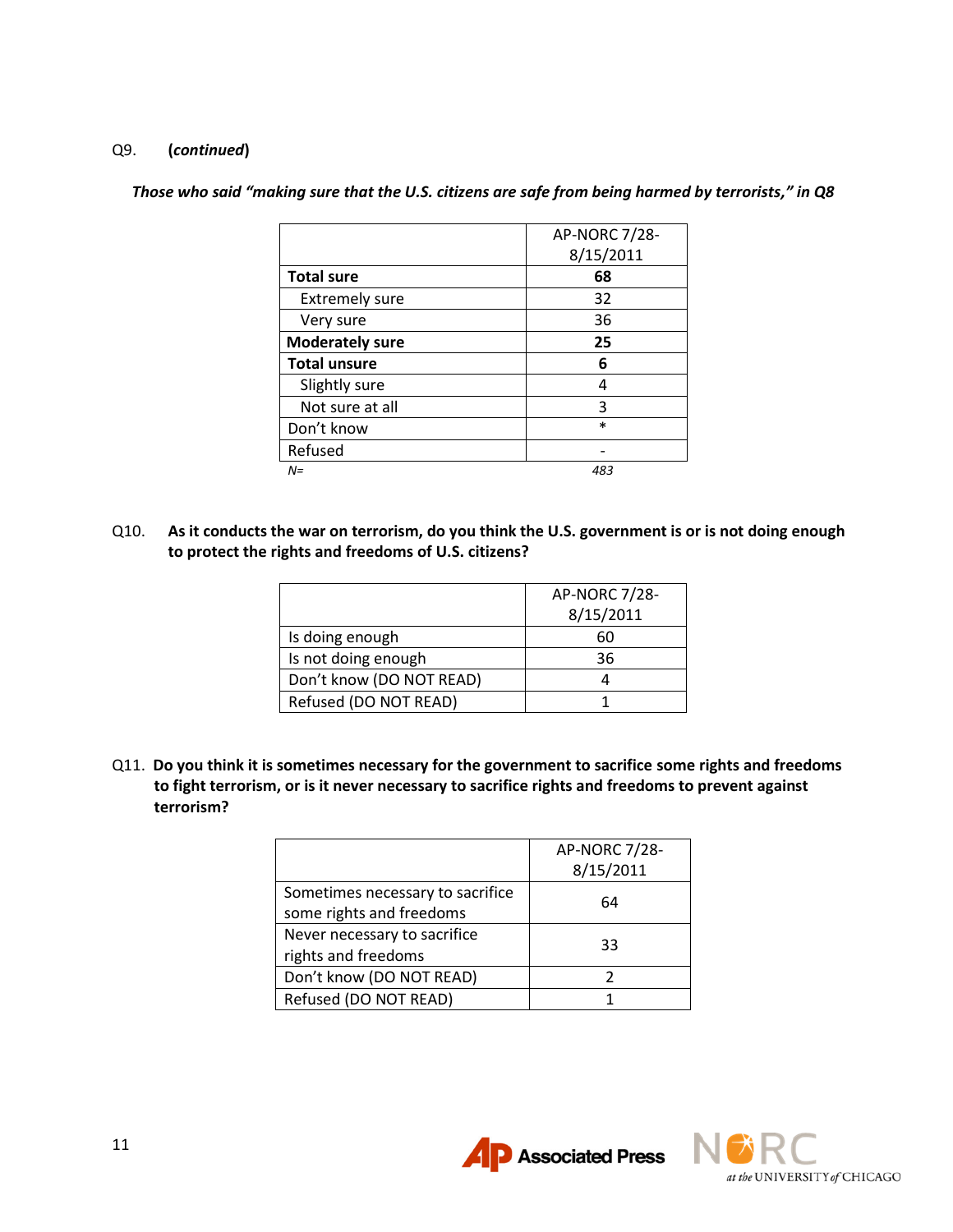|                        | AP-NORC   | AP-GfK | AP-GfK   | AP-GfK   | AP-Ipsos                 | AP-Ipsos       |
|------------------------|-----------|--------|----------|----------|--------------------------|----------------|
|                        | $7/28-$   | $5/5-$ | $1/12 -$ | $5/28-$  | $7/11-13/$               | $8/27 -$       |
|                        | 8/15/2011 | 9/2011 | 17/2011  | 6/1/2009 | 2005                     | 29/2004        |
| <b>Total a great</b>   |           | 33     |          | 35       |                          |                |
| deal/somewhat          | 32        |        | 38       |          | 37                       | 38             |
| A great deal           | 9         | 6      | 9        | 10       | 9                        | $\overline{7}$ |
| Somewhat               | 23        | 27     | 29       | 25       | 29                       | 31             |
| Total not too much/not | 68        | 67     | 61       | 65       | 62                       | 62             |
| at all                 |           |        |          |          |                          |                |
| Not too much           | 38        | 41     | 38       | 35       | 36                       | 34             |
| Not at all             | 31        | 27     | 23       | 29       | 26                       | 28             |
| Don't know (DO NOT     |           | $\ast$ |          | $\ast$   |                          |                |
| READ)                  |           |        | 1        |          | $\overline{\phantom{a}}$ |                |
| Refused (DO NOT READ)  | $\ast$    | $\ast$ | $\ast$   | $\ast$   |                          |                |

## Q12. **How concerned are you about the chance that you or your family might be the victim of a terrorist attack? Would you say a great deal, somewhat, not too much, or not at all?**

## *ASK IF "GREAT DEAL" OR "SOMEWHAT" to Q12*

Q13. **How much does this concern affect how you live your life? Would you say a great deal, somewhat, not too much, or not at all?**

|                               | AP-NORC 7/28- | AP-Ipsos 7/11-13/ | AP-Ipsos 8/27- |
|-------------------------------|---------------|-------------------|----------------|
|                               | 8/15/2011     | 2005              | 29/2004        |
| Total a great deal/somewhat   | 49            | 56                | 48             |
| A great deal                  | 14            | 17                | 10             |
| Somewhat                      | 35            | 39                | 38             |
| Total not too much/not at all | 50            | 44                | 52             |
| Not too much                  | 35            | 25                | 33             |
| Not at all                    | 15            | 19                | 19             |
| Don't know (DO NOT READ)      |               |                   |                |
| Refused (DO NOT READ)         |               |                   |                |
| $N =$                         | 352           | 358               | 366            |



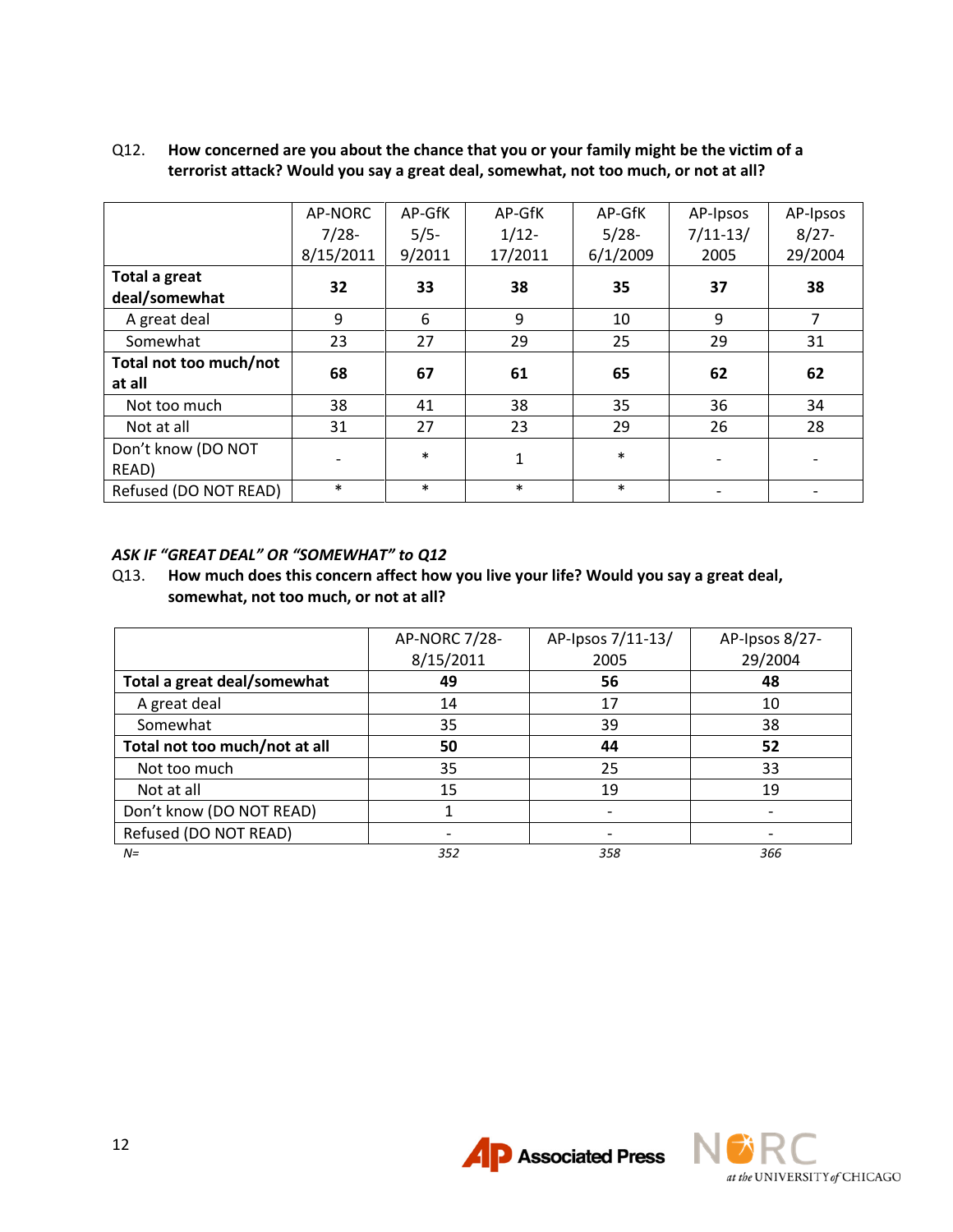Q14. **Do you think the region where you live is at a high, moderate or low risk of being attacked by terrorists in the future? BRANCHING: Is that extremely (high/low) risk, very (high/low) risk, or somewhat (high/low) risk?**

|                           | AP-NORC 7/28- |
|---------------------------|---------------|
|                           | 8/15/2011     |
| <b>Total high risk</b>    | 15            |
| Extremely high risk       | 5             |
| Very high risk            | 6             |
| Somewhat high risk        | 5             |
| Moderate risk             | 22            |
| <b>Total low risk</b>     | 62            |
| Somewhat low risk         | 25            |
| Very low risk             | 20            |
| <b>Extremely low risk</b> | 18            |
| Don't know (DO NOT READ)  | 1             |
| Refused (DO NOT READ)     |               |



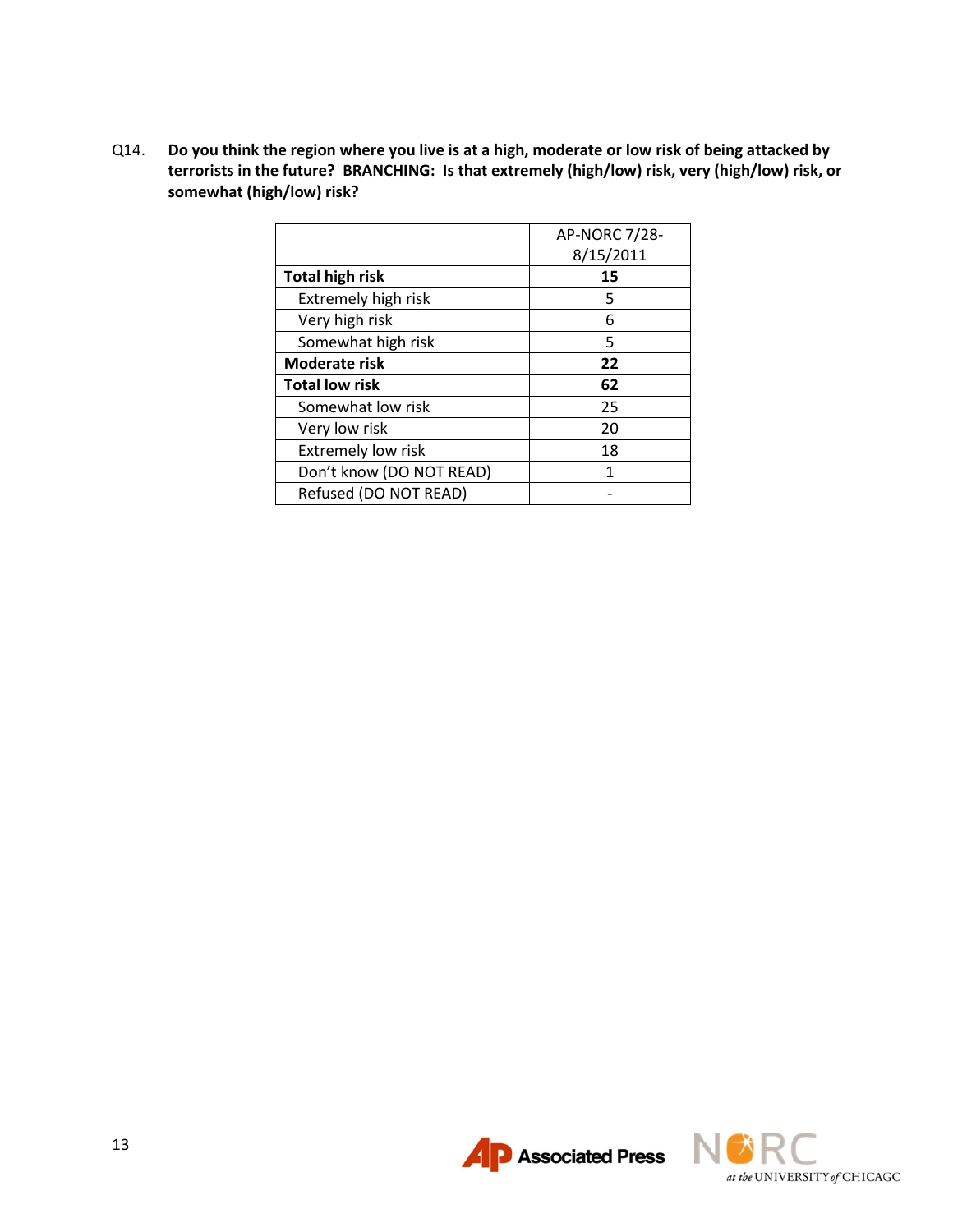Q15. **Now I'm going to read you a list of specific policy measures about phone calls and e-mails that some people have suggested the government should take on in response to** *terrorist* **threats against the United States. For each one, please tell me if you favor, oppose or neither favor nor oppose that particular policy.**

**(READ ITEM). Do you favor, oppose or neither favor nor oppose this policy as a way of responding to terrorist threats? BRANCHING: Is that strongly (favor/oppose) or just moderately (favor/oppose)?**

|                             |              |          |            | <b>Neither</b> |              |            |                |              |        |
|-----------------------------|--------------|----------|------------|----------------|--------------|------------|----------------|--------------|--------|
|                             | <b>Total</b> | Strongly | Moderately | favor nor      | <b>Total</b> | Moderately | Strongly       |              |        |
| AP-NORC 7/28-8/15/2011      | favor        | favor    | favor      | oppose         | oppose       | oppose     | oppose         | DK           | Ref.   |
| Government reading          |              |          |            |                |              |            |                |              |        |
| without a warrant of any e- |              |          |            |                |              |            |                |              |        |
| mails sent from countries   | 65           | 44       | 22         | 13             | 21           | 14         | $\overline{7}$ | $\mathbf{1}$ | $\ast$ |
| known for terrorist         |              |          |            |                |              |            |                |              |        |
| activities to people inside |              |          |            |                |              |            |                |              |        |
| the United States           |              |          |            |                |              |            |                |              |        |
| Government listening        |              |          |            |                |              |            |                |              |        |
| without a warrant to any    |              |          |            |                |              |            |                |              |        |
| telephone calls made in     | 49           | 24       | 25         | 17             | 34           | 19         | 14             | $\mathbf{1}$ | $\ast$ |
| countries outside the       |              |          |            |                |              |            |                |              |        |
| <b>United States</b>        |              |          |            |                |              |            |                |              |        |
| Government monitoring       |              |          |            |                |              |            |                |              |        |
| without a warrant of        |              |          |            |                |              |            |                |              |        |
| searches on the Internet,   | 48           | 23       | 25         | 14             | 37           | 17         | 21             | $\mathbf{1}$ | $\ast$ |
| including those by U.S.     |              |          |            |                |              |            |                |              |        |
| citizens, to watch for      |              |          |            |                |              |            |                |              |        |
| suspicious activities       |              |          |            |                |              |            |                |              |        |
| Government reading          |              |          |            |                |              |            |                |              |        |
| without a warrant of any e- | 47           | 22       | 26         | 21             | 30           | 15         | 15             | $\mathbf{1}$ | $\ast$ |
| mails sent between people   |              |          |            |                |              |            |                |              |        |
| outside the United States   |              |          |            |                |              |            |                |              |        |
| Government reading          |              |          |            |                |              |            |                |              |        |
| without a warrant of any e- | 30           | 14       | 17         | 13             | 55           | 21         | 34             | $\mathbf{1}$ | $\ast$ |
| mails sent in the United    |              |          |            |                |              |            |                |              |        |
| <b>States</b>               |              |          |            |                |              |            |                |              |        |
| <b>Government listening</b> |              |          |            |                |              |            |                |              |        |
| without a warrant to any    | 23           | 9        | 14         | 11             | 65           | 22         | 43             | $\mathbf{1}$ | $\ast$ |
| telephone calls made in the |              |          |            |                |              |            |                |              |        |
| <b>United States</b>        |              |          |            |                |              |            |                |              |        |

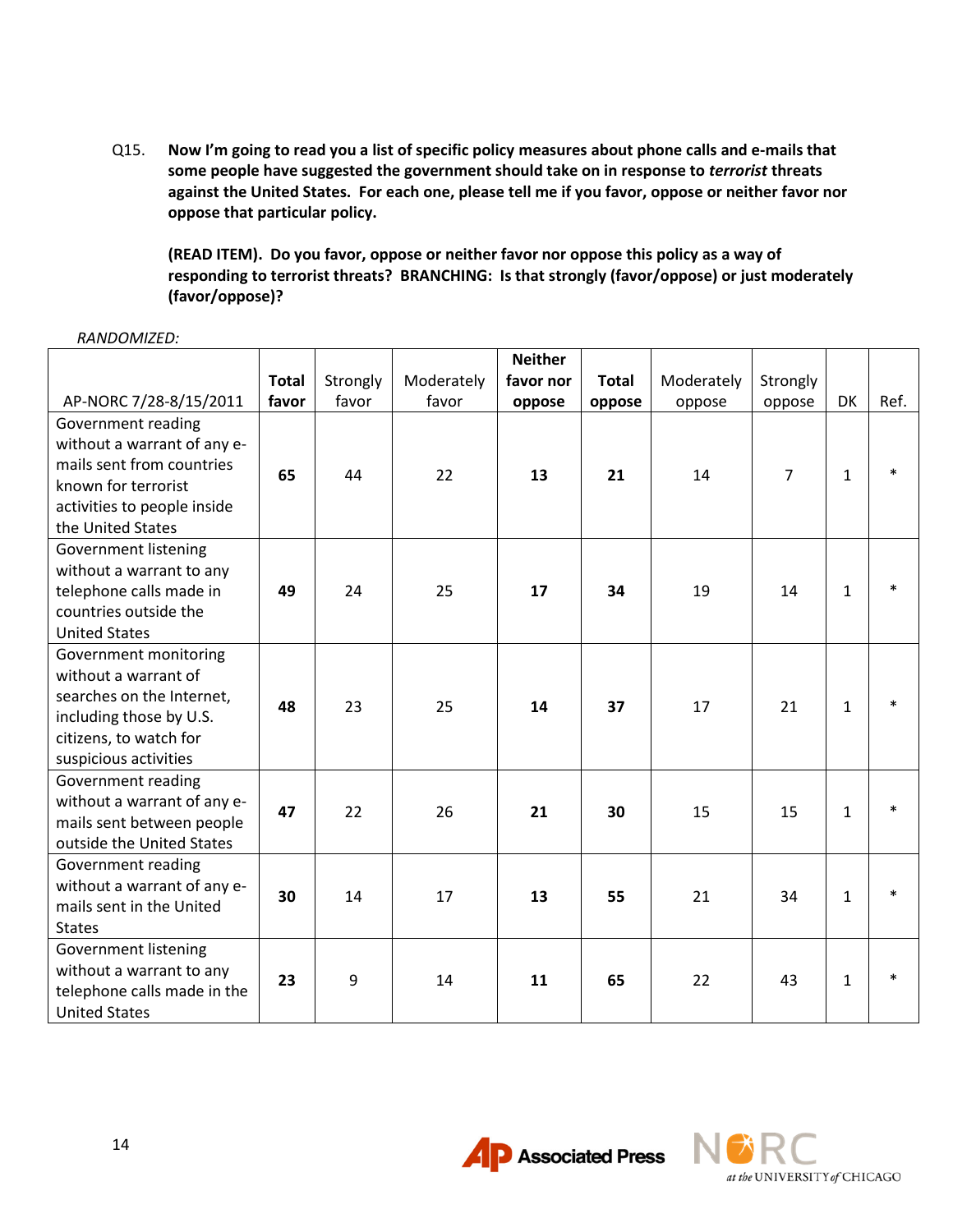Q16. **Now I'm going to read you a list of specific policy measures about things happening in public places that some people have suggested the government should take on in response to** *terrorist* **threats against the United States. For each one, please tell me if you favor, oppose or neither favor nor oppose that particular policy.**

**(READ ITEM). Do you favor, oppose or neither favor nor oppose this policy as a way of responding to terrorist threats? BRANCHING: Is that strongly (favor/oppose) or just moderately (favor/oppose)?**

|                                      |              |          |            | <b>Neither</b> |              |            |          |              |              |
|--------------------------------------|--------------|----------|------------|----------------|--------------|------------|----------|--------------|--------------|
|                                      |              |          |            | favor          |              |            |          |              |              |
|                                      | <b>Total</b> | Strongly | Moderately | nor            | <b>Total</b> | Moderately | Strongly |              |              |
| AP-NORC 7/28-8/15/2011               | favor        | favor    | favor      | oppose         | oppose       | oppose     | oppose   | DK           | Ref.         |
| The installation of surveillance     |              |          |            |                |              |            |          |              |              |
| cameras in public places to          |              |          |            |                |              |            |          |              |              |
| capture and track the license        | 73           | 47       | 26         | 12             | 14           | 5          | 9        | $\mathbf{1}$ |              |
| plates of cars in areas at risk of a |              |          |            |                |              |            |          |              |              |
| terrorist attack                     |              |          |            |                |              |            |          |              |              |
| The installation of surveillance     |              |          |            |                |              |            |          |              |              |
| cameras in public places to          | 71           | 41       | 30         | 9              | 20           | 8          | 12       | $\ast$       |              |
| watch for suspicious activity        |              |          |            |                |              |            |          |              |              |
| Requiring random searches            |              |          |            |                |              |            |          |              |              |
| involving full-body scans or pat-    |              |          |            |                |              |            |          |              |              |
| downs of people boarding             | 58           | 31       | 27         | 11             | 21           | 15         | 17       | $\ast$       |              |
| commercial airline flights in the    |              |          |            |                |              |            |          |              |              |
| U.S.                                 |              |          |            |                |              |            |          |              |              |
| Limiting the amount of liquids       |              |          |            |                |              |            |          |              |              |
| and gels that can be carried onto    | 48           | 28       | 21         | 21             | 29           | 13         | 16       | $\mathbf{1}$ |              |
| airplanes                            |              |          |            |                |              |            |          |              |              |
| Government monitoring of public      |              |          |            |                |              |            |          |              |              |
| library records, including those of  | 40           | 19       | 20         | 19             | 41           | 16         | 25       | $\mathbf{1}$ | $\ast$       |
| U.S. citizens, without a warrant,    |              |          |            |                |              |            |          |              |              |
| to watch for suspicious activity     |              |          |            |                |              |            |          |              |              |
| Requiring random searches of         |              |          |            |                |              |            |          |              |              |
| people riding public transit trains  | 39           | 17       | 22         | 16             | 45           | 21         | 24       | $\mathbf{1}$ | $\ast$       |
| and buses in the U.S.                |              |          |            |                |              |            |          |              |              |
| Using racial and ethnic profiling    |              |          |            |                |              |            |          |              |              |
| to decide who should get             | 35           | 18       | 17         | 11             | 53           | 14         | 39       | $\mathbf{1}$ | $\mathbf{1}$ |
| tougher screening at airports        |              |          |            |                |              |            |          |              |              |

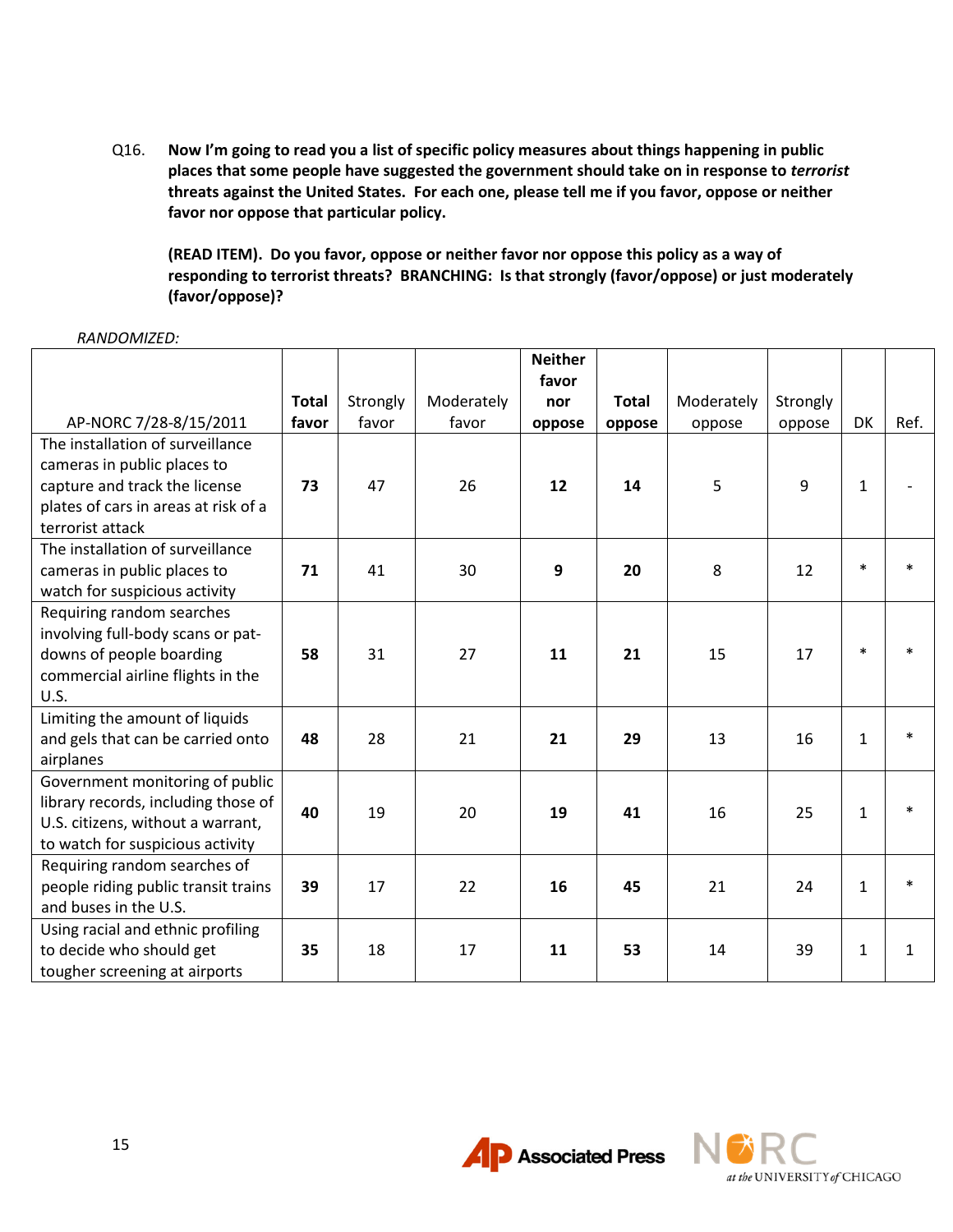Q17. **Now I'm going to read you a list of specific policy measures that people have suggested the government should take on in response to** *terrorist* **threats against the United States. For each one, please tell me if you favor, oppose or neither favor nor oppose that particular policy.**

**(READ ITEM). Do you favor, oppose or neither favor nor oppose this policy as a way of responding to terrorist threats? BRANCHING: Is that strongly (favor/oppose) or just moderately (favor/oppose)?**

|                                                                                                                                                                                                                        |              |          |            | <b>Neither</b> |              |            |          |              |      |
|------------------------------------------------------------------------------------------------------------------------------------------------------------------------------------------------------------------------|--------------|----------|------------|----------------|--------------|------------|----------|--------------|------|
|                                                                                                                                                                                                                        | <b>Total</b> | Strongly | Moderately | favor nor      | <b>Total</b> | Moderately | Strongly |              |      |
| AP-NORC 7/28-8/15/2011                                                                                                                                                                                                 | favor        | favor    | favor      | oppose         | oppose       | oppose     | oppose   | <b>DK</b>    | Ref. |
| Government analysis of the<br>financial transactions<br>processed by U.S. banks<br>(including those by Americans)<br>without a warrant, to watch<br>for suspicious activity that<br>might be connected to<br>terrorism | 55           | 27       | 29         | 13             | 30           | 16         | 14       | $\mathbf{1}$ |      |
| Using harsh interrogation<br>techniques against suspected<br>terrorists to seek information<br>about terrorist activities                                                                                              | 51           | 26       | 25         | 15             | 33           | 14         | 19       | $\mathbf{1}$ | 1    |
| The arrest and detention of<br>suspected terrorists who are<br>not U.S. citizens for extended<br>periods without being<br>formally charged in a court of<br>law                                                        | 49           | 28       | 22         | 14             | 35           | 18         | 17       | 1            |      |
| Requiring all people in the<br>United States, including<br>citizens, to carry a national ID<br>card and produce it to<br>authorities upon demand                                                                       | 47           | 31       | 17         | 10             | 42           | 11         | 31       | $\mathbf{1}$ |      |
| The arrest and detention of<br>suspected terrorists who are<br>U.S. citizens for extended<br>periods without being<br>formally charged in a court of<br>law                                                            | 34           | 16       | 18         | 14             | 51           | 22         | 29       | 1            |      |



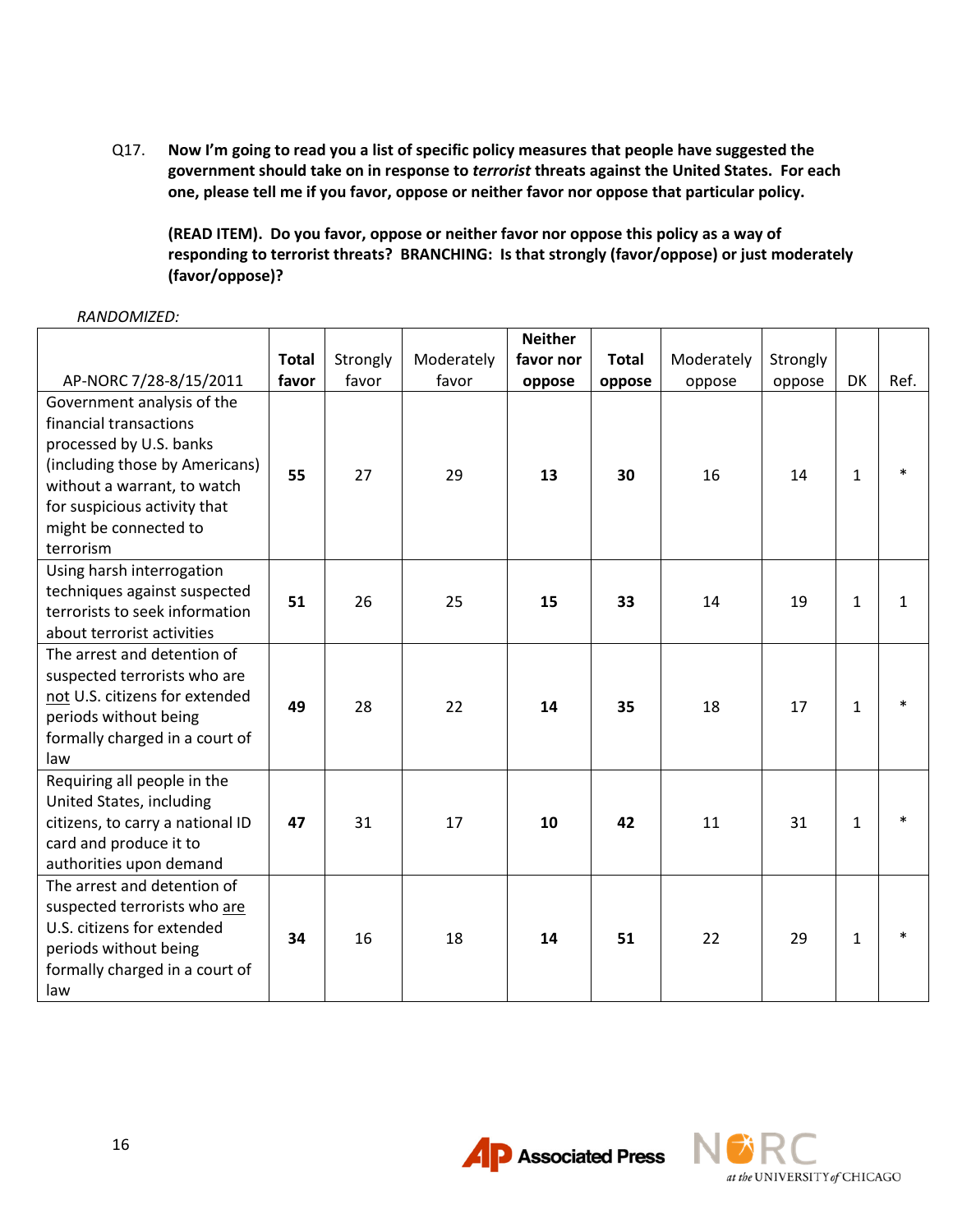Q18. **I'm going to read some ways people have been feeling about the war on terrorism. For each one, please tell me whether the statement represents your very deepest feeling, a feeling that was somewhat deep, whether the statement had crossed your mind, or whether it never occurred to you.**

**(READ ITEM.) Does this statement represent your very deepest feeling, a feeling that was somewhat deep, a statement that has crossed your mind, or a statement that has never occurred to you?**

|                                           |              |         | Feeling  |                      | Statement  |          |              |        |
|-------------------------------------------|--------------|---------|----------|----------------------|------------|----------|--------------|--------|
|                                           |              | Very    | that was | <b>Total crossed</b> | had        | Never    |              |        |
|                                           | <b>Total</b> | deepest | somewhat | mind/ never          | crossed my | occurred |              |        |
| AP-NORC 7/28-8/15/2011                    | deep         | feeling | deep     | occurred             | mind       | to you   | DK           | Ref.   |
| Feel proud of the members of the          |              |         |          |                      |            |          |              |        |
| armed forces and the police officers      | 90           | 71      | 20       | 10                   | 6          | 4        |              | $\ast$ |
| who are fighting the war on terrorism     |              |         |          |                      |            |          |              |        |
| Feel angry we should have a war on        | 57           | 35      | 23       | 42                   | 20         | 22       | $\ast$       | $\ast$ |
| terrorism                                 |              |         |          |                      |            |          |              |        |
| Feel that you have some personal          |              |         |          |                      |            |          |              |        |
| responsibility to help protect against    | 56           | 32      | 24       | 43                   | 26         | 18       | $\ast$       | $\ast$ |
| terrorist attacks                         |              |         |          |                      |            |          |              |        |
| Feel that strengthening the freedoms of   |              |         |          |                      |            |          |              |        |
| all people around the world would help    | 54           | 31      | 23       | 45                   | 22         | 23       | $\mathbf{1}$ | $\ast$ |
| defeat terrorism                          |              |         |          |                      |            |          |              |        |
| You feel the cost of fighting terrorism   | 53           | 32      | 22       | 46                   | 25         | 20       | $\mathbf{1}$ | $\ast$ |
| may be too high                           |              |         |          |                      |            |          |              |        |
| Worried about how the war on              |              |         |          |                      |            |          |              |        |
| terrorism affects our relationships with  | 50           | 26      | 25       | 49                   | 32         | 18       | $\ast$       | $\ast$ |
| other countries                           |              |         |          |                      |            |          |              |        |
| You feel embarrassed about our            | 44           | 25      | 20       | 55                   | 23         | 31       | $\mathbf{1}$ | $\ast$ |
| country's image in the world              |              |         |          |                      |            |          |              |        |
| Worried about how the war on              |              |         |          |                      |            |          |              |        |
| terrorism might affect your own life, job | 43           | 20      | 22       | 57                   | 29         | 28       | $\ast$       | $\ast$ |
| and future                                |              |         |          |                      |            |          |              |        |
| You have less faith in the government's   |              |         |          |                      |            |          |              |        |
| ability to protect you than you did       | 40           | 18      | 22       | 59                   | 26         | 33       | $\mathbf{1}$ | $\ast$ |
| before                                    |              |         |          |                      |            |          |              |        |
| Feel that we finally might be winning     | 40           | 13      | 28       | 58                   | 35         | 24       | $\mathbf{1}$ | $\ast$ |
| the war on terrorism                      |              |         |          |                      |            |          |              |        |
| Feel that the war on terrorism has        | 40           | 12      | 28       | 58                   | 32         | 27       | 1            | $\ast$ |
| helped unite the country                  |              |         |          |                      |            |          |              |        |
| You feel the terrorists might be winning  | 28           | 10      | 18       | 71                   | 35         | 36       | $\mathbf{1}$ | $\ast$ |
| the war on terrorism                      |              |         |          |                      |            |          |              |        |



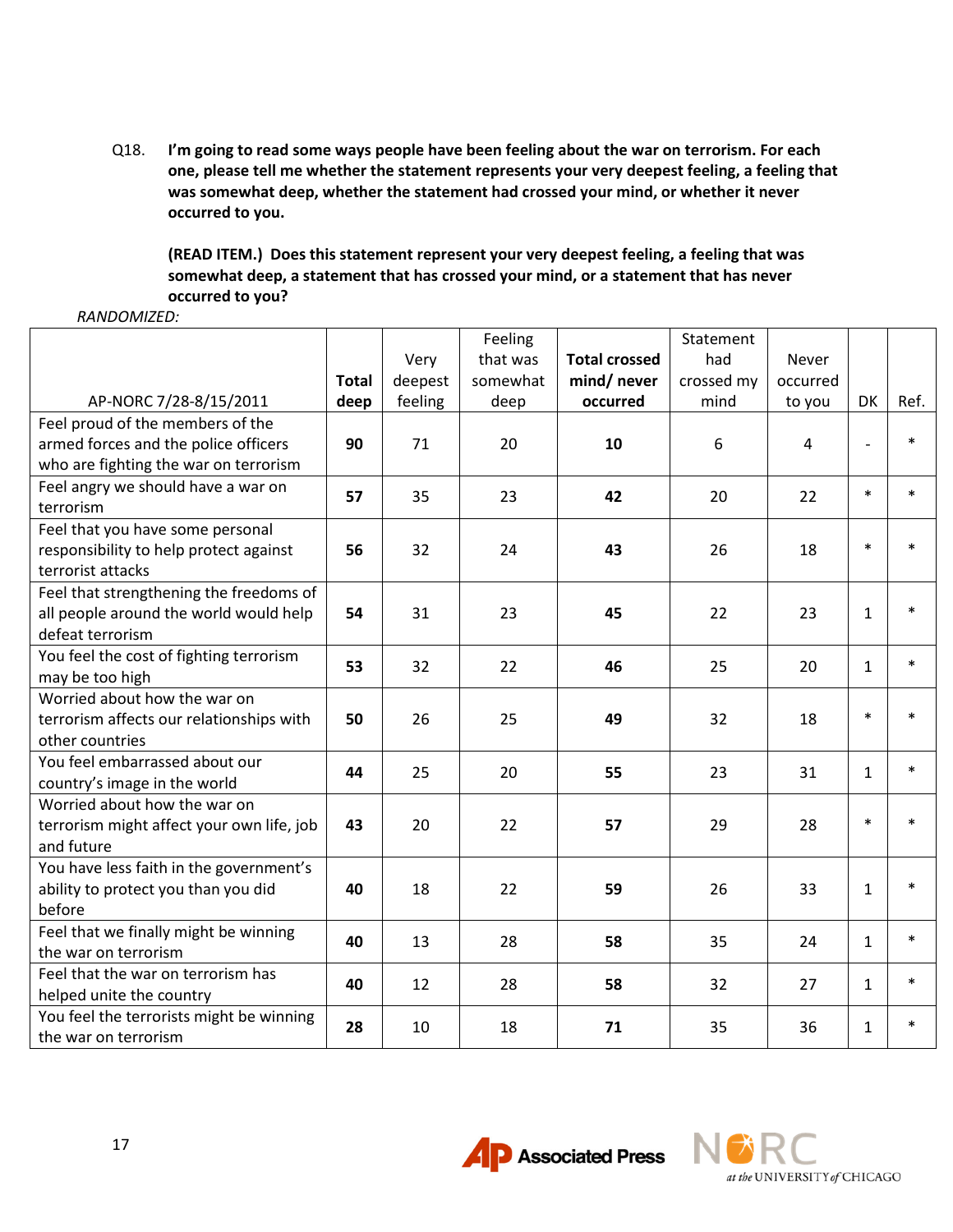#### Q18. **TREND**

# **a. You feel the cost of fighting terrorism may be too high**

|                            | AP-NORC 7/28-<br>8/15/2011 | AP-Ipsos<br>8/15-17/2006 | AP-Ipsos<br>8/7-9/2006 |
|----------------------------|----------------------------|--------------------------|------------------------|
| <b>Total deep feeling</b>  | 53                         | 50                       | 49                     |
| Very deepest feeling       | 32                         | 30                       | 29                     |
| Feeling that was somewhat  | 22                         | 20                       | 20                     |
| deep                       |                            |                          |                        |
| Total crossed mind/never   | 46                         | 49                       | 49                     |
| occurred                   |                            |                          |                        |
| Statement had crossed your | 25                         | 24                       | 25                     |
| mind                       |                            |                          |                        |
| Never occurred to you      | 20                         | 25                       | 24                     |
| Don't know (DO NOT READ)   | 1                          | 1                        | 2                      |
| Refused (DO NOT READ)      | $\ast$                     |                          |                        |

# **b. You have less faith in the government's ability to protect you than you did before**

|                            | AP-NORC 7/28- | AP-Ipsos     | AP-Ipsos   |  |
|----------------------------|---------------|--------------|------------|--|
|                            | 8/15/2011     | 8/15-17/2006 | 8/7-9/2006 |  |
| <b>Total deep feeling</b>  | 40            | 45           | 40         |  |
| Very deepest feeling       | 18            | 25           | 17         |  |
| Feeling that was somewhat  | 22            | 20           | 23         |  |
| deep                       |               |              |            |  |
| Total crossed mind/never   | 59            | 53           | 59         |  |
| occurred                   |               |              |            |  |
| Statement had crossed your | 26            | 24           | 26         |  |
| mind                       |               |              |            |  |
| Never occurred to you      | 33            | 29           | 33         |  |
| Don't know (DO NOT READ)   |               | 2            |            |  |
| Refused (DO NOT READ)      | $\ast$        |              |            |  |



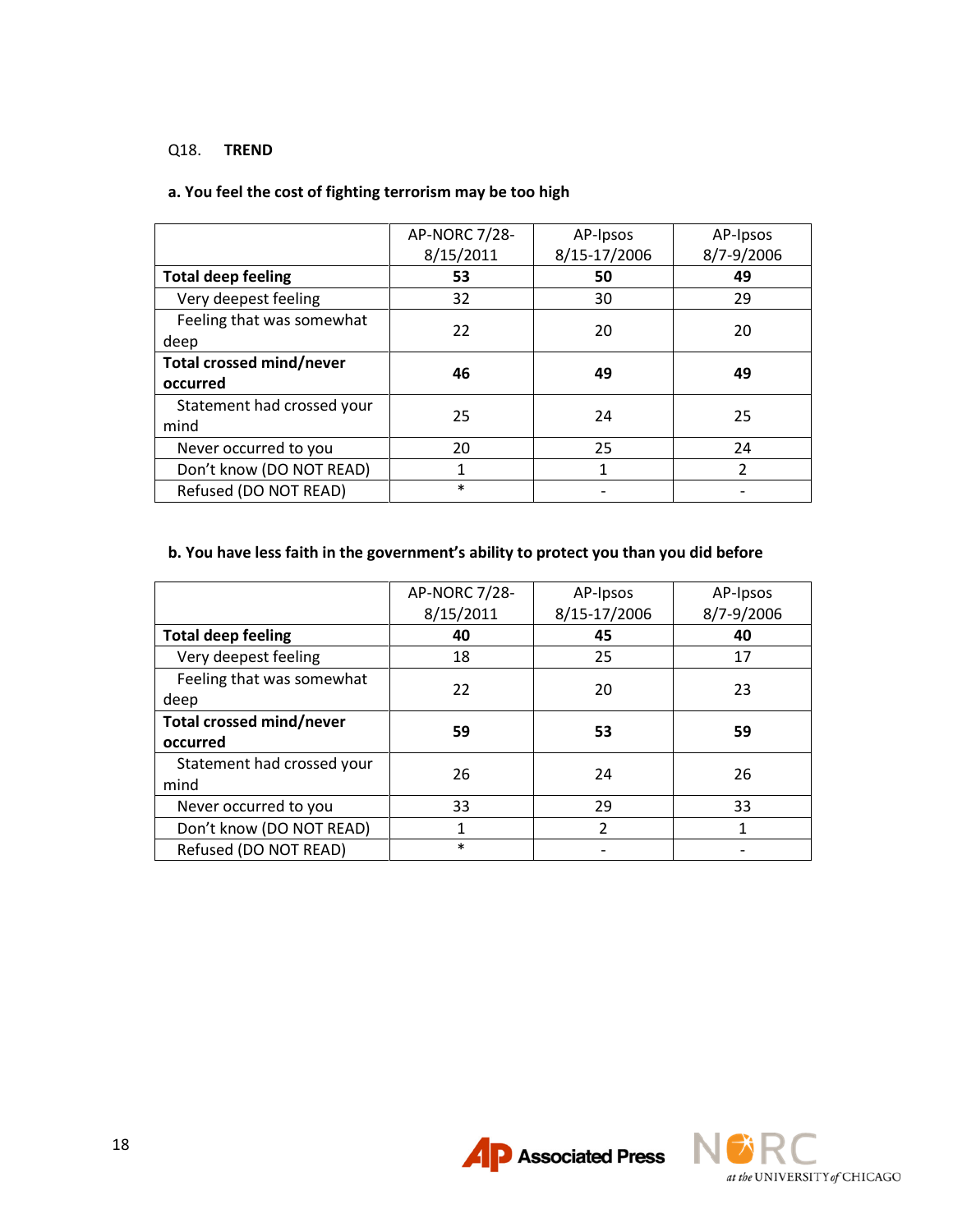|                            | AP-NORC 7/28- | AP-Ipsos       | AP-Ipsos       |
|----------------------------|---------------|----------------|----------------|
|                            | 8/15/2011     | 8/15-17/2006   | 8/7-9/2006     |
| <b>Total deep feeling</b>  | 28            | 24             | 31             |
| Very deepest feeling       | 10            | 14             | 10             |
| Feeling that was somewhat  | 18            | 20             | 21             |
| deep                       |               |                |                |
| Total crossed mind/never   | 71            | 64             | 67             |
| occurred                   |               |                |                |
| Statement had crossed your | 35            | 30             | 30             |
| mind                       |               |                |                |
| Never occurred to you      | 36            | 34             | 34             |
| Don't know (DO NOT READ)   | 1             | $\overline{2}$ | $\overline{2}$ |
| Refused (DO NOT READ)      | $\ast$        |                |                |

# **c. You feel the terrorists might be winning the war on terrorism**

# **d. You feel embarrassed about our country's image in the world**

|                            | AP-NORC 7/28-<br>8/15/2011 | AP-Ipsos<br>8/15-17/2006 | AP-Ipsos<br>8/7-9/2006 |  |
|----------------------------|----------------------------|--------------------------|------------------------|--|
| <b>Total deep feeling</b>  | 44                         | 43                       | 47                     |  |
| Very deepest feeling       | 25                         | 27                       | 28                     |  |
| Feeling that was somewhat  | 20                         | 16                       | 19                     |  |
| deep                       |                            |                          |                        |  |
| Total crossed mind/never   | 55                         | 56                       | 56                     |  |
| occurred                   |                            |                          |                        |  |
| Statement had crossed your | 23                         | 17                       | 17                     |  |
| mind                       |                            |                          |                        |  |
| Never occurred to you      | 31                         | 39                       | 39                     |  |
| Don't know (DO NOT READ)   | 1                          | 1                        | 1                      |  |
| Refused (DO NOT READ)      | $\ast$                     |                          | $\ast$                 |  |



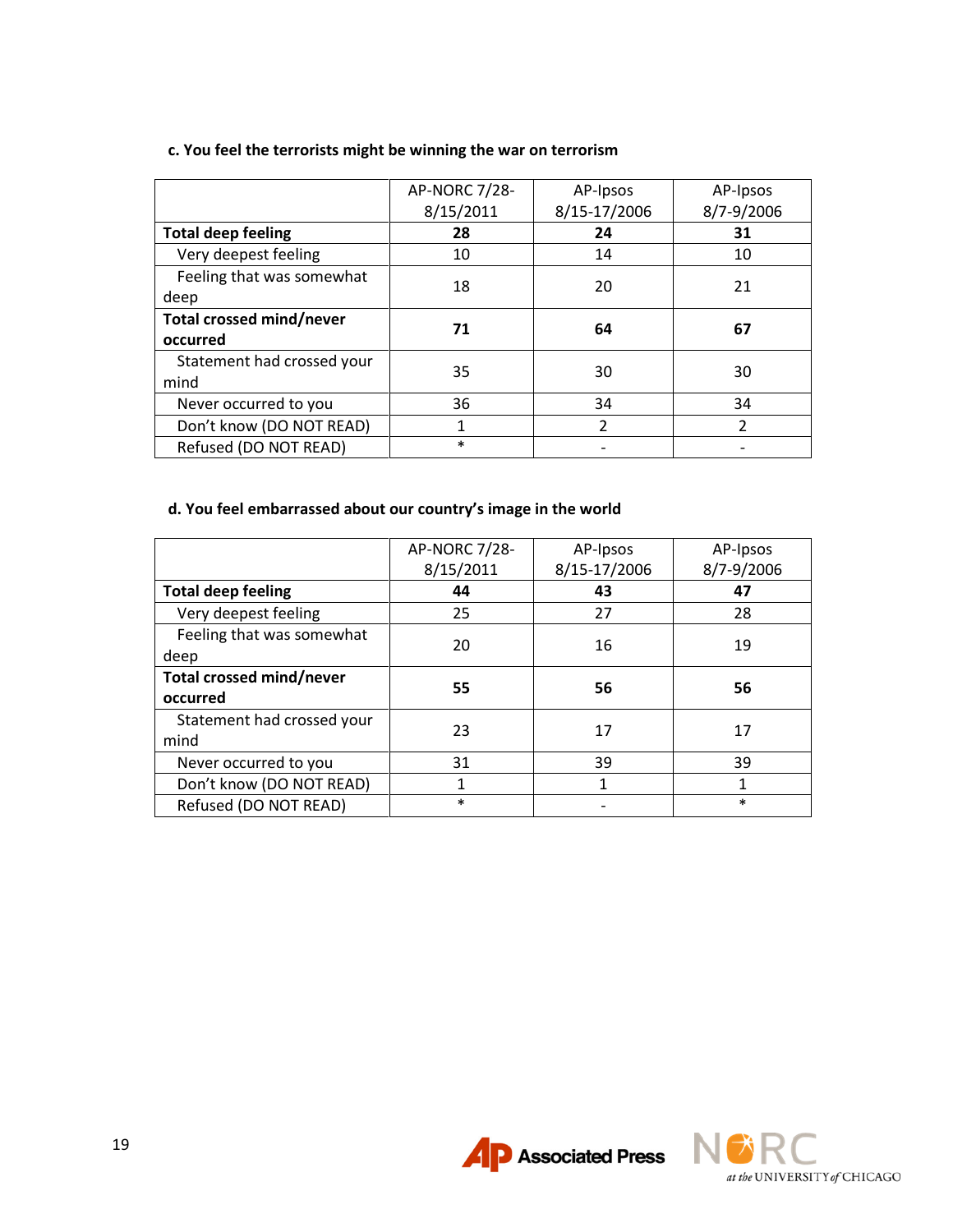|                                   | AP-NORC        | <b>NORC</b>     |
|-----------------------------------|----------------|-----------------|
|                                   | 7/28-8/15/2011 | 12/18-2/20/2002 |
| <b>Total deep feeling</b>         | 50             | 50              |
| Very deepest feeling              | 26             | 23              |
| Feeling that was somewhat deep    | 25             | 27              |
| Total crossed mind/never occurred | 49             | 51              |
| Statement had crossed your mind   | 32             | 39              |
| Never occurred to you             | 18             | 12              |
| Don't know (DO NOT READ)          | $\ast$         | $\ast$          |
| Refused (DO NOT READ)             | $\ast$         |                 |

## **e. Worried about how the war on terrorism affects our relations with other countries**

*\*Note: 2002 NORC survey used "feeling that was quite deep" option rather than "feeling that was somewhat deep" in 2011.*

## **f. Worried about how the war on terrorism might affect your own life, job and future**

|                                   | AP-NORC        | <b>NORC</b>     |
|-----------------------------------|----------------|-----------------|
|                                   | 7/28-8/15/2011 | 12/18-2/20/2002 |
| <b>Total deep feeling</b>         | 43             | 50              |
| Very deepest feeling              | 20             | 28              |
| Feeling that was somewhat deep    | 22             | 22              |
| Total crossed mind/never occurred | 57             | 50              |
| Statement had crossed your mind   | 29             | 32              |
| Never occurred to you             | 28             | 18              |
| Don't know (DO NOT READ)          | $\ast$         |                 |
| Refused (DO NOT READ)             | $\ast$         |                 |

*\*Note: 2002 NORC survey used "feeling that was quite deep" option rather than "feeling that was somewhat deep" in 2011.*



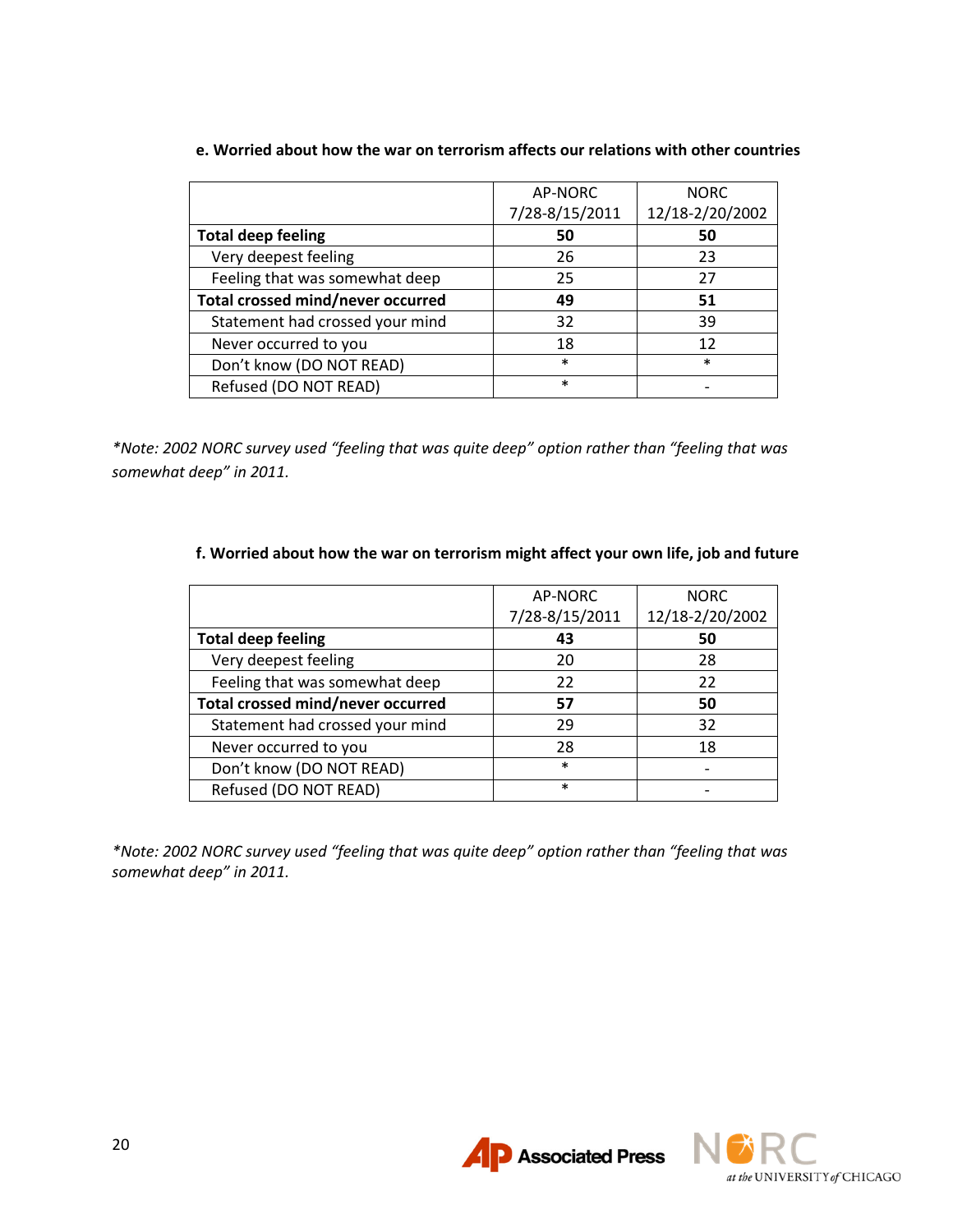## **g. Feel angry that we should have to have a war on terrorism**

|                                   | AP-NORC        | <b>NORC</b>     |
|-----------------------------------|----------------|-----------------|
|                                   | 7/28-8/15/2011 | 12/18-2/20/2002 |
| <b>Total deep feeling</b>         | 57             | 67              |
| Very deepest feeling              | 35             | 43              |
| Feeling that was somewhat deep    | 23             | 24              |
| Total crossed mind/never occurred | 42             | 34              |
| Statement had crossed your mind   | 20             | 17              |
| Never occurred to you             | 22             | 17              |
| Don't know (DO NOT READ)          | $\ast$         | $\ast$          |
| Refused (DO NOT READ)             | $\ast$         |                 |

*\*Note: 2002 NORC survey used "feeling that was quite deep" option rather than "feeling that was somewhat deep" in 2011.*

## Q19. **Would you say that the terrorist attacks of September 11, 2001 have had an impact on [INSERT ITEM], or not?** *BRANCHING, IF YES:* **Has it had a great deal of impact or just some impact?**

|                                                                 |              | Yes, great | Yes,   |        |                |         |
|-----------------------------------------------------------------|--------------|------------|--------|--------|----------------|---------|
|                                                                 | <b>Total</b> | deal of    | some   | No.    | Don't          |         |
| AP-NORC 7/28-8/15/2011                                          | <b>Yes</b>   | impact     | impact | impact | know           | Refused |
| The policy decisions made by the<br>nation's leaders            | 94           | 70         | 24     | 4      | 2              | $\ast$  |
| The spending decisions made by the<br>nation's leaders          | 90           | 70         | 21     | 8      | $\overline{2}$ | $\ast$  |
| The condition of the nation's economy                           | 89           | 61         | 28     | 10     | 1              | $\ast$  |
| The unity of the American people                                | 88           | 51         | 37     | 11     | $\ast$         |         |
| Americans' individual rights and<br>freedoms                    | 86           | 50         | 36     | 13     | 1              | $\ast$  |
| The amount of political conflict in the<br><b>United States</b> | 84           | 53         | 31     | 14     | $\mathbf{1}$   | $\ast$  |
| The way you live your life today                                | 57           | 23         | 34     | 43     |                |         |
| The condition of your own personal<br>finances                  | 51           | 22         | 29     | 49     | 1              |         |

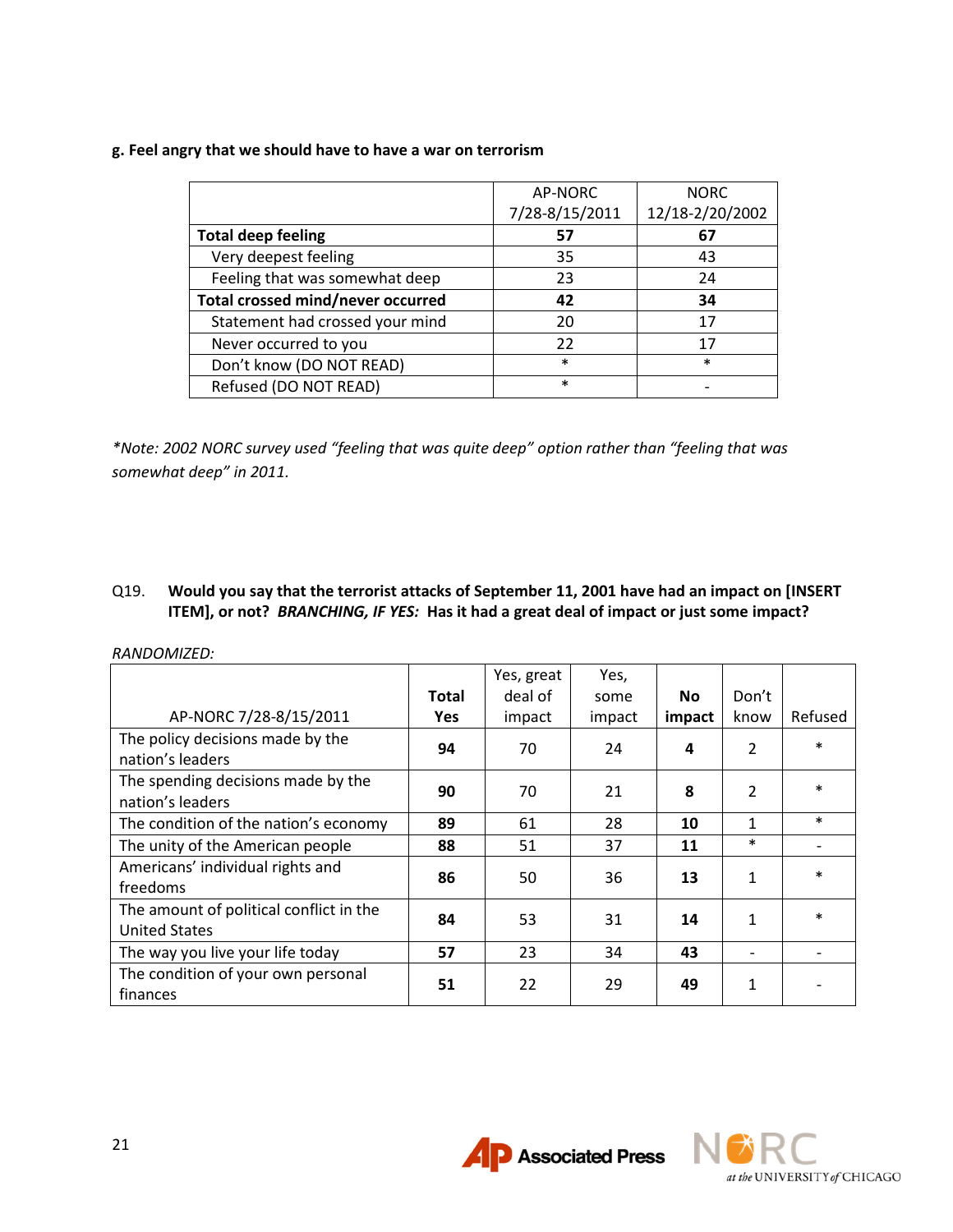## Q19. **TREND - The way you live your life today**

|                           | AP-NORC 7/28-<br>8/15/2011 | AP-Ipsos<br>8/7-9/2006 |
|---------------------------|----------------------------|------------------------|
| <b>Total Yes</b>          | 57                         | 50                     |
| Yes, great deal of impact | 23                         | <b>NA</b>              |
| Yes, some impact          | 34                         | <b>NA</b>              |
| No impact                 | 43                         | 50                     |
| Don't know (DO NOT READ)  |                            |                        |
| Refused (DO NOT READ)     |                            |                        |

*\*Note: Respondents only given Yes or No options in 2006.*

#### *BLOCKS Q20-21 AND Q22-23 RANDOMIZED*

Q20. **As a result of steps taken by the government to fight terrorism, do you feel you lost some of your own personal freedoms, or not?**

|                          | AP-NORC<br>7/28-8/15/2011 | AP-Ipsos<br>8/15-17/2006 | AP-Ipsos<br>8/7-9/2006 |
|--------------------------|---------------------------|--------------------------|------------------------|
| Yes                      | 51                        | 46                       | 45                     |
| No.                      | 48                        | 53                       | 54                     |
| Don't know (DO NOT READ) |                           |                          |                        |
| Refused (DO NOT READ)    | $\ast$                    |                          |                        |

#### *IF "YES" TO Q20, ASK Q21, ELSE SKIP TO NEXT BLOCK*

#### Q21. **Do you think this loss of freedoms was necessary, or not necessary?**

|                          | AP-NORC 7/28- |
|--------------------------|---------------|
|                          | 8/15/2011     |
| Necessary                | 53            |
| Not necessary            | 44            |
| Don't know (DO NOT READ) | 7             |
| Refused (DO NOT READ)    |               |
| $N =$                    | 551           |

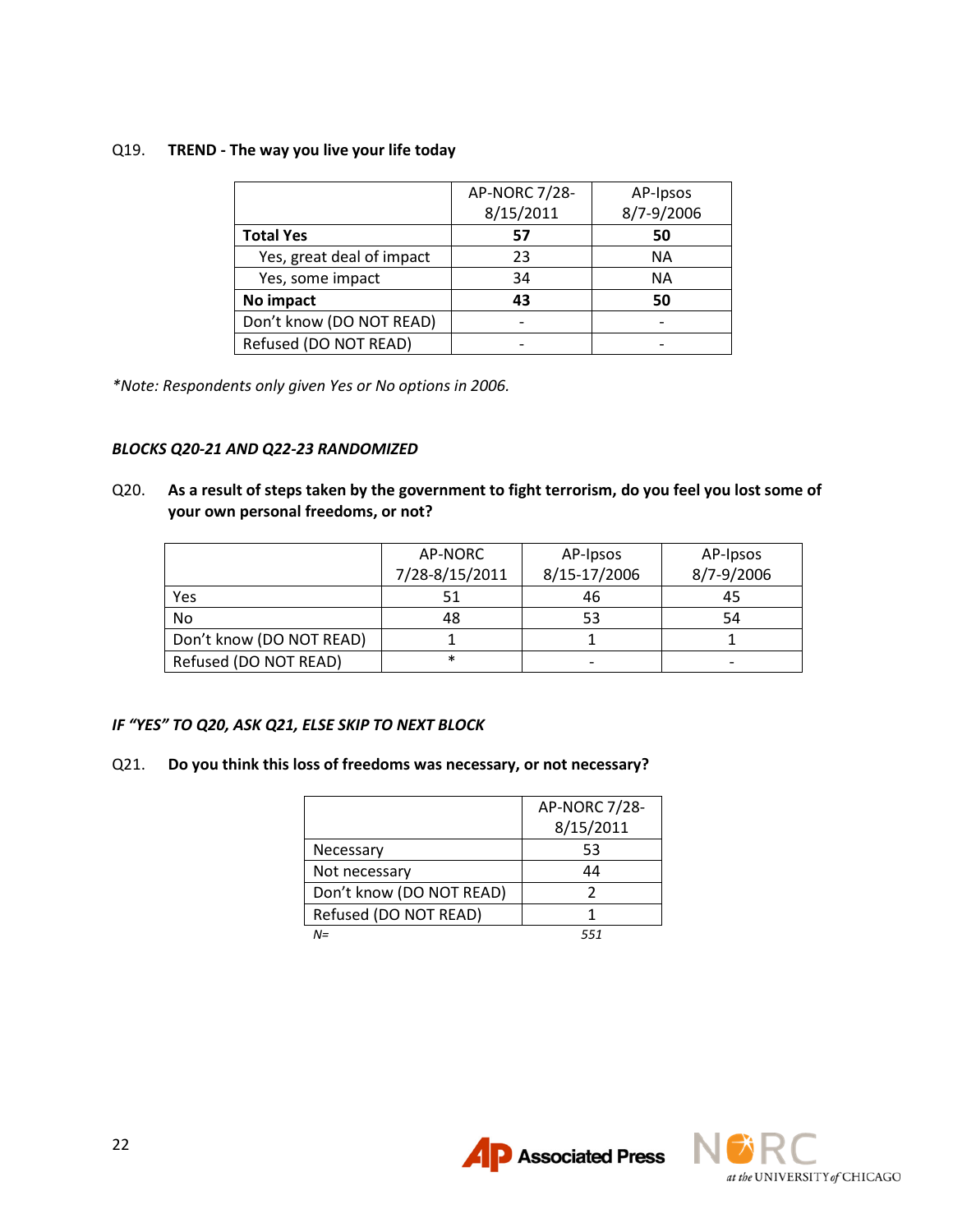## Q22. **As a result of steps taken by the government to fight terrorism, do you feel you have been seriously inconvenienced, or not?**

|                          | AP-NORC 7/28- |
|--------------------------|---------------|
|                          | 8/15/2011     |
| Yes                      | 26            |
| No                       | 73            |
| Don't know (DO NOT READ) |               |
| Refused (DO NOT READ)    | $\ast$        |

## *IF "YES" TO Q22, ASK Q23, ELSE SKIP TO NEXT BLOCK*

#### Q23. **Do you think this inconvenience was necessary, or not necessary?**

|                          | AP-NORC 7/28- |
|--------------------------|---------------|
|                          | 8/15/2011     |
| Necessary                | 49            |
| Not necessary            | 48            |
| Don't know (DO NOT READ) |               |
| Refused (DO NOT READ)    | $\ast$        |
| N=                       | 276           |

## Q24. **Looking ahead 10 years from now, which comes closest to your view of how the rights and liberties you have will have changed? Would you say...**

|                                                                              | AP-NORC 7/28- |
|------------------------------------------------------------------------------|---------------|
| <b>FIRST TWO ITEMS RANDOMIZED</b>                                            | 8/15/2011     |
| On balance you will probably lose more freedoms than you will gain           | 52            |
| On balance you will probably gain more freedoms than you will lose           |               |
| Or, ten years from now, there won't really have been any net loss or gain in | 37            |
| the amount of freedoms compared with what you have today                     |               |
| Don't know (DO NOT READ)                                                     |               |
| Refused (DO NOT READ)                                                        |               |



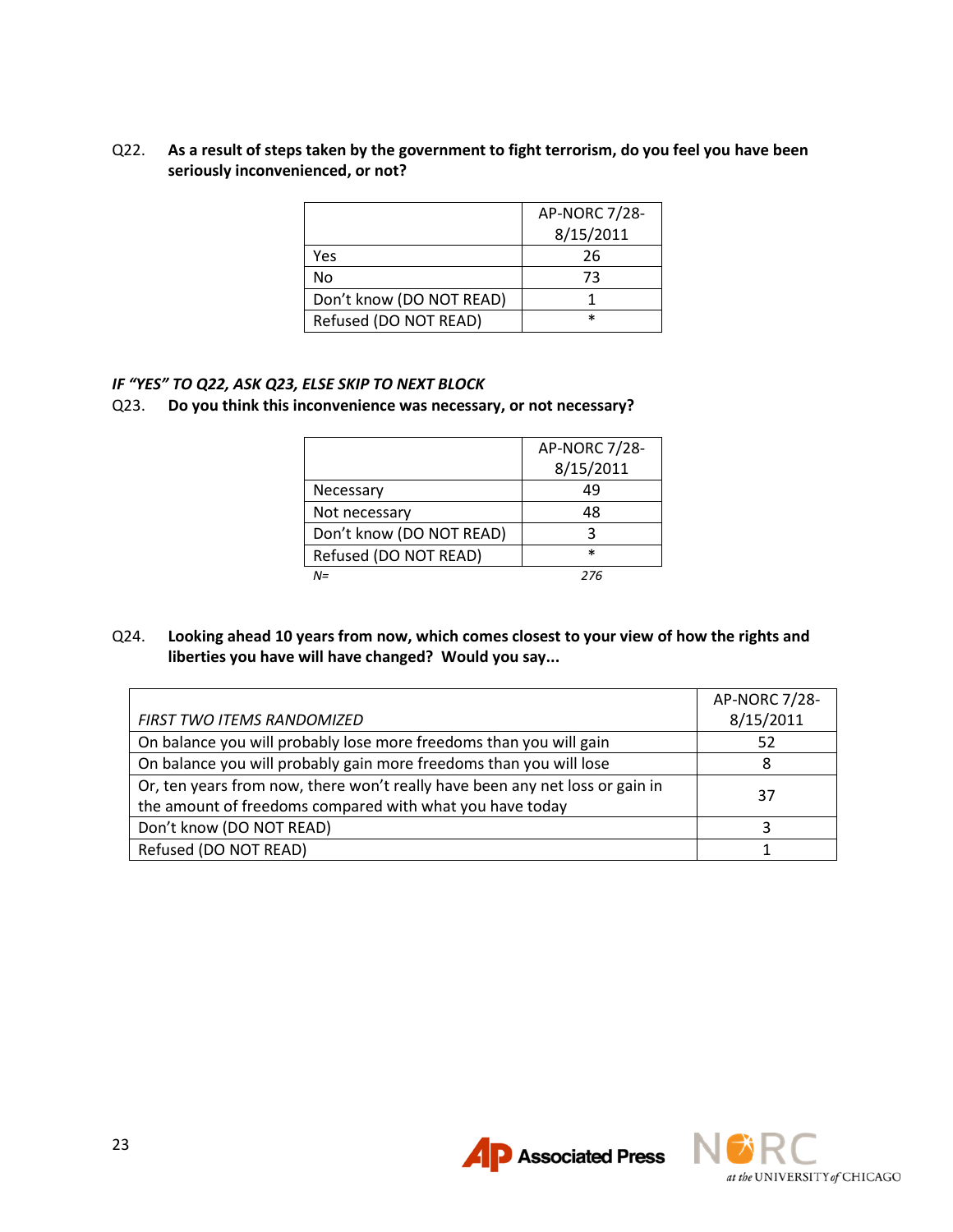## *IF ANSWERED 1 OR 2 TO Q24, ASK 25, ELSE SKIP TO NEXT ITEM*

Q25. **You said you (FILL: expect to lose more freedoms than you will gain/you expect to gain more freedoms than you lose). How much of this (gain/loss) do you think will come because of government actions to prevent terrorism? Would you say...**

**Asked of those who said "On balance you will probably lose more freedoms than you will gain," in Q24.**

|                          | AP-NORC 7/28- |
|--------------------------|---------------|
|                          | 8/15/2011     |
| Total all/a great deal   | 49            |
| All of it                | 14            |
| A great deal but not all | 35            |
| Only some of it          | 37            |
| Total a little/none      | 13            |
| A little of it           | 11            |
| None of it               | 3             |
| Don't know (DO NOT READ) | $\ast$        |
| Refused (DO NOT READ)    |               |
| $N =$                    | 576           |

**Asked of those who said "On balance you will probably gain more freedoms than you will lose," in Q24.**

|                          | AP-NORC 7/28- |
|--------------------------|---------------|
|                          | 8/15/2011     |
| Total all/a great deal   | 21            |
| All of it                | 6             |
| A great deal but not all | 14            |
| Only some of it          | 35            |
| Total a little/none      | 45            |
| A little of it           | 34            |
| None of it               | 11            |
| Don't know (DO NOT READ) |               |
| Refused (DO NOT READ)    |               |
| N=                       | 65            |



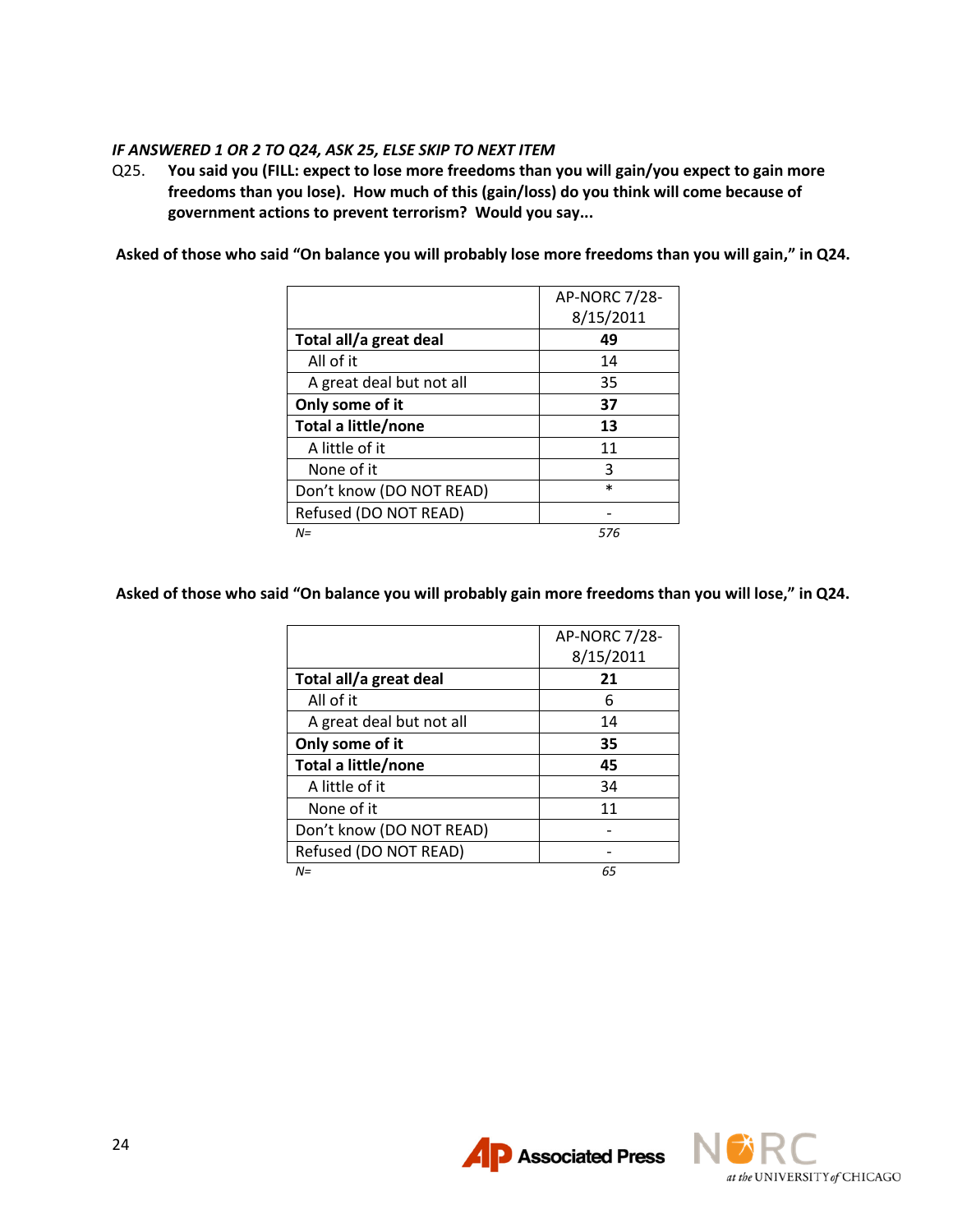Q26. **Looking ahead 10 years from now, as a result of steps taken by the government to fight terrorism, do you expect that you will experience more inconveniences than you do today, fewer inconveniences than you do today, or do you think there will be no change in the amount of inconveniences that you face as a result of steps taken by the government to fight terrorism?**

|                          | AP-NORC 7/28- |
|--------------------------|---------------|
|                          | 8/15/2011     |
| More inconveniences      | 56            |
| Fewer inconveniences     | 13            |
| No change                | 30            |
| Don't know (DO NOT READ) |               |
| Refused (DO NOT READ)    | $\ast$        |

Q27. **Overall, would you say the U.S. war against terrorism has been extremely effective, very effective, somewhat effective, not too effective or not at all effective at preventing terrorist attacks?**

|                            | <b>AP-NORC 7/28-</b> |
|----------------------------|----------------------|
|                            | 8/15/2011            |
| <b>Total effective</b>     | 36                   |
| <b>Extremely effective</b> |                      |
| Very effective             | 28                   |
| <b>Somewhat effective</b>  | 49                   |
| <b>Total not effective</b> | 15                   |
| Not too effective          | 10                   |
| Not at all effective       | 5                    |
| Don't know (DO NOT READ)   | 1                    |
| Refused (DO NOT READ)      | $\ast$               |

Q28. **When it comes to the war on terrorism, do you think the U.S. government has a clear plan for its policy, or do you think the U.S. government is just reacting to events as they occur?**

|                                     | AP-NORC 7/28- |
|-------------------------------------|---------------|
|                                     | 8/15/2011     |
| Has a clear plan                    | 31            |
| Is reacting to events as they occur | 65            |
| Don't know (DO NOT READ)            |               |
| Refused (DO NOT READ)               |               |

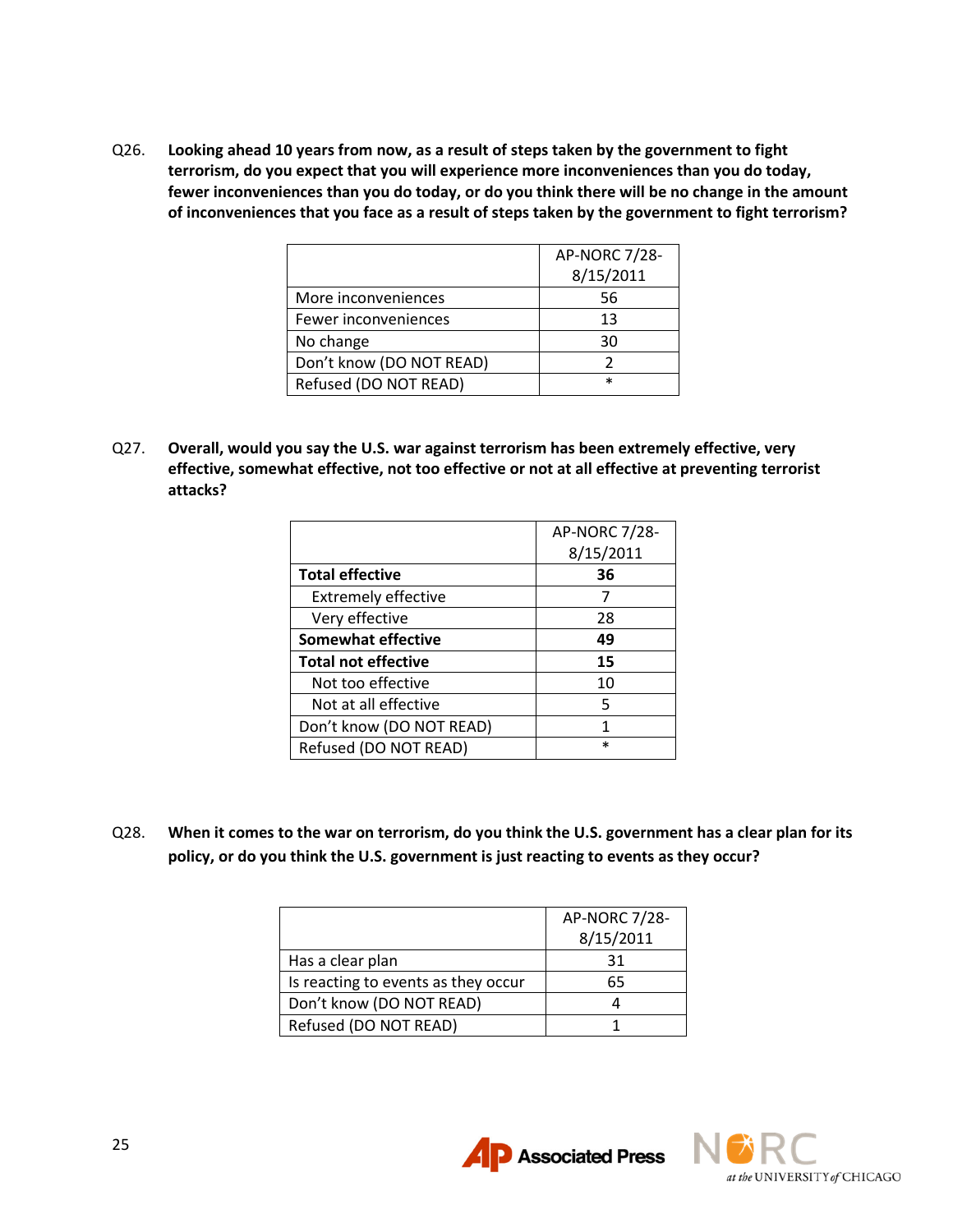Q29. **Do you think the U.S. has won the war on terrorism, or do you think the war has not yet been won?**

|                          | AP-NORC 7/28-<br>8/15/2011 |
|--------------------------|----------------------------|
| Has won the war          |                            |
| Has not won the war      | 92                         |
| Don't know (DO NOT READ) |                            |
| Refused (DO NOT READ)    |                            |

## *ASK IF "HAS NOT WON THE WAR" IN Q29, ELSE SKIP TO NEXT ITEM.*

Q30. **How likely do you think it is that the U.S. can win the war on terrorism in the next 10 years?**

|                          | AP-NORC 7/28- |
|--------------------------|---------------|
|                          | 8/15/2011     |
| <b>Total likely</b>      | 18            |
| <b>Extremely likely</b>  | 7             |
| Very likely              | 11            |
| <b>Moderately likely</b> | 33            |
| <b>Total not likely</b>  | 49            |
| Not too likely           | 29            |
| Not likely at all        | 20            |
| Don't know (DO NOT READ) | 1             |
| Refused (DO NOT READ)    | $\ast$        |
| $N =$                    | 1,011         |

Q31. **Do you think the increased government spending on national security programs over the past 10 years has been worth the cost, or has not been worth the cost?**

|                          | AP-NORC 7/28- |
|--------------------------|---------------|
|                          | 8/15/2011     |
| Worth the cost           | 53            |
| Not worth the cost       | 44            |
| Don't know (DO NOT READ) |               |
| Refused (DO NOT READ)    |               |



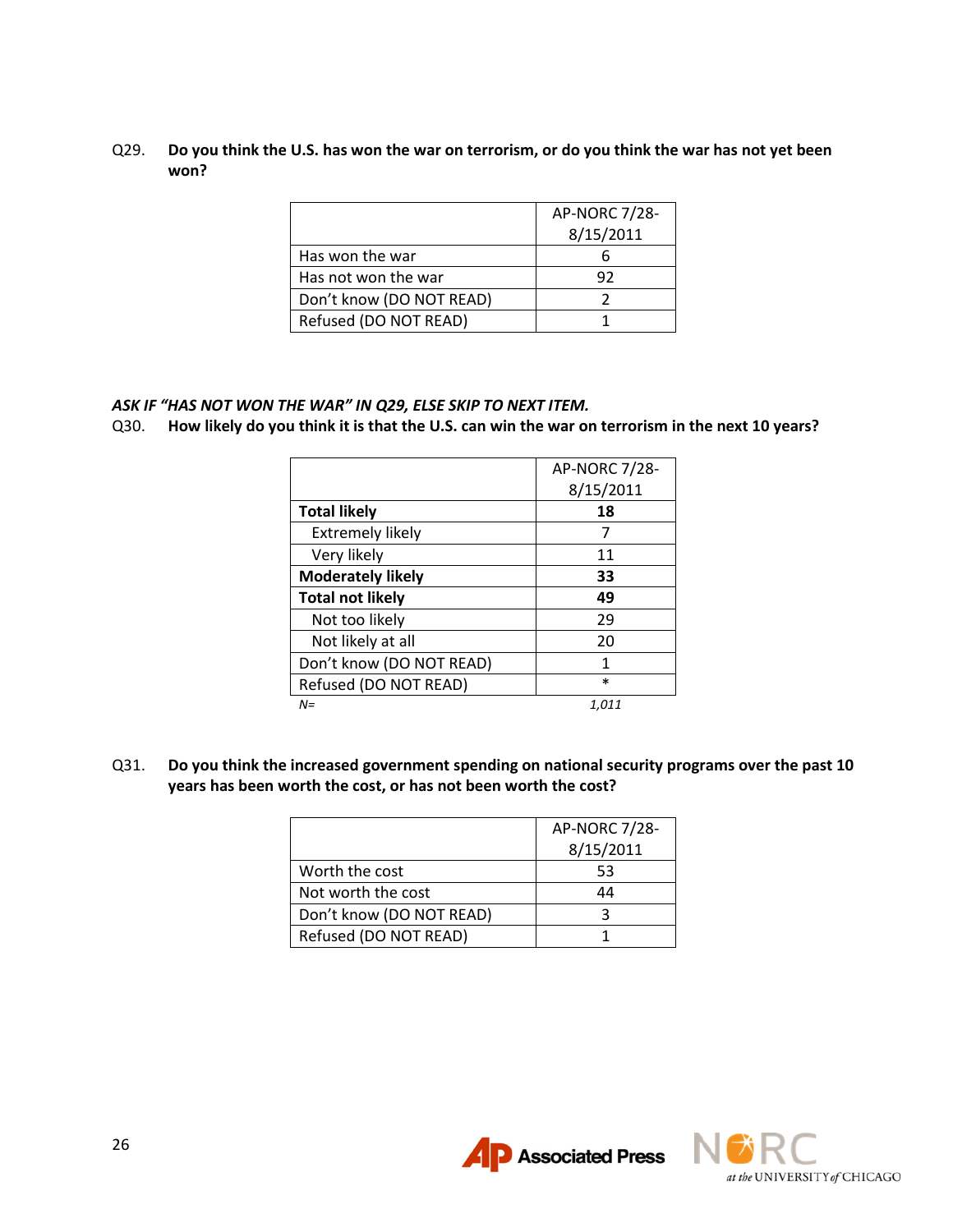|                        | AP-NORC        |                | AP-GfK  | AP-GfK   | AP-Ipsos |
|------------------------|----------------|----------------|---------|----------|----------|
|                        | $7/28-$        | AP-GfK         | $1/12-$ | $5/28-$  | $11/15-$ |
|                        | 8/15/2011      | $5/5 - 9/2011$ | 17/2011 | 6/1/2009 | 28/2005  |
| <b>Total justified</b> | 52             | 60             | 52      | 52       | 38       |
| Often be justified     | 20             | 25             | 23      | 20       | 11       |
| Sometimes be justified | 32             | 35             | 29      | 32       | 27       |
| Total rarely/never     |                |                |         |          |          |
| justified              | 46             | 39             | 46      | 47       | 59       |
| Rarely be justified    | 19             | 14             | 19      | 18       | 23       |
| Never be justified     | 27             | 25             | 27      | 29       | 36       |
| Don't know (DO NOT     |                |                |         |          |          |
| READ)                  | $\overline{2}$ | 2              | 2       | 1        | 3        |
| Refused (DO NOT READ)  | 1              | $\ast$         | 1       | $\ast$   |          |

## Q32. **How do you feel about the use of torture against suspected terrorists to obtain information about terrorism activities? Can that…**

*\*Note: AP-GfK trend reverses order of scale read to respondents for half the sample.*

## Profile Questions

#### D1. **Do you consider yourself a Democrat, a Republican, an Independent or none of these?**

|                          | AP-NORC 7/28- |
|--------------------------|---------------|
|                          | 8/15/2011     |
| Democrat                 | 31            |
| Republican               | 22            |
| Independent              | 26            |
| None of these            | 19            |
| Don't know (DO NOT READ) |               |
| Refused (DO NOT READ)    |               |

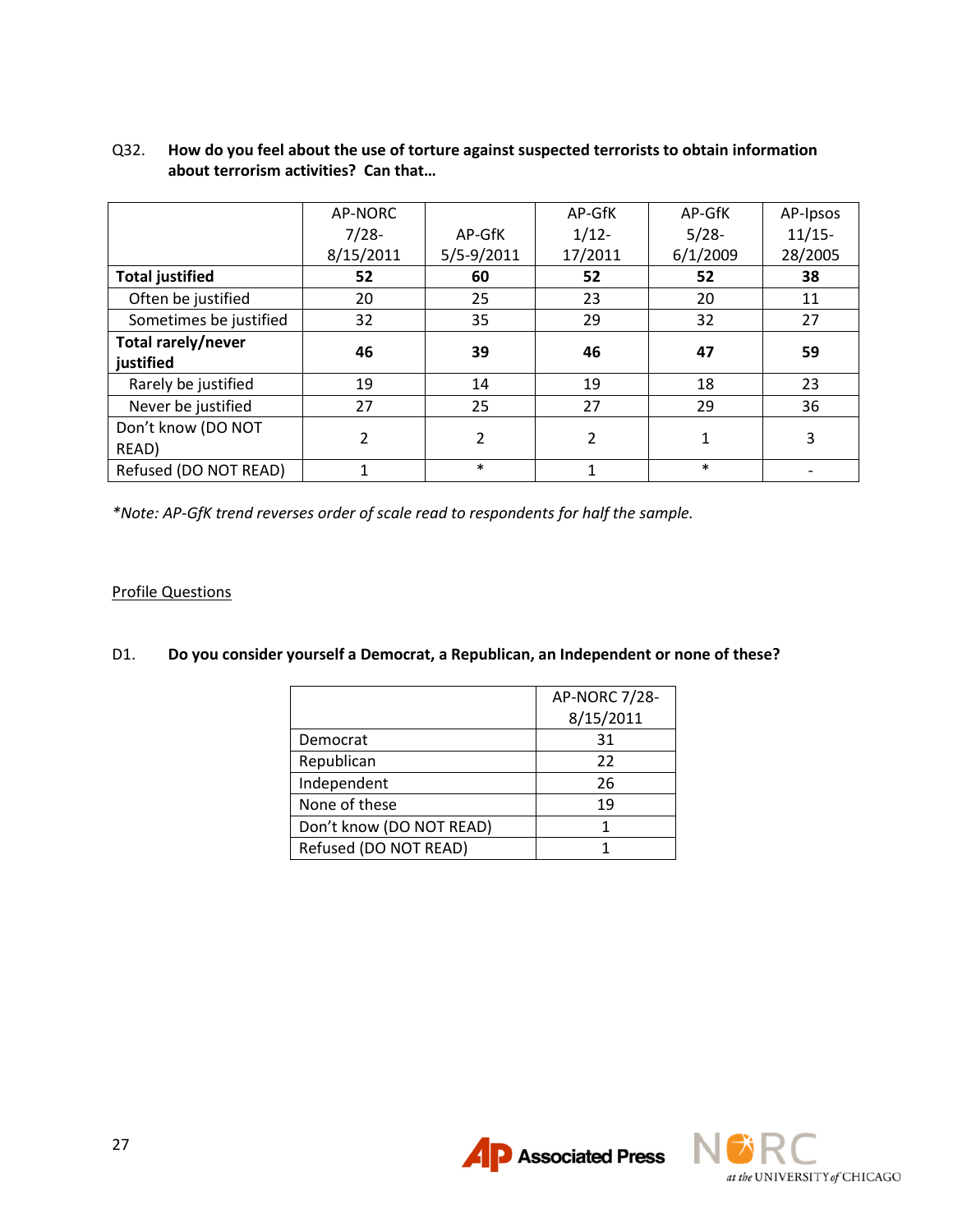- D2d. **IF "Democrat," ASK: Do you consider yourself a strong or moderate Democrat?**
- D2r. **IF "Republican," ASK: Do you consider yourself a strong or moderate Republican?**
- D2i. **IF "INDEPENDENT" OR "NONE," DK OR REFUSED ASK: Do you lean more toward the Democrats or the Republicans?**

|                                | <b>AP-NORC 7/28-</b> |
|--------------------------------|----------------------|
|                                | 8/15/2011            |
| <b>Total Democrat</b>          | 49                   |
| Democrat - strong              | 13                   |
| Democrat - moderate            | 18                   |
| Independent - lean Democratic  | 11                   |
| None - lean Democratic         | 7                    |
| <b>Total Republican</b>        | 38                   |
| Republican - strong            | 9                    |
| Republican - moderate          | 13                   |
| Independent - lean Republican  | 10                   |
| None - lean Republican         | 7                    |
| [VOL] Independent - don't lean | 8                    |
| [VOL] None - don't lean        | 3                    |
| [VOL] Other                    | 1                    |
| Don't know (DO NOT READ)       | 1                    |
| Refused (DO NOT READ)          | 1                    |



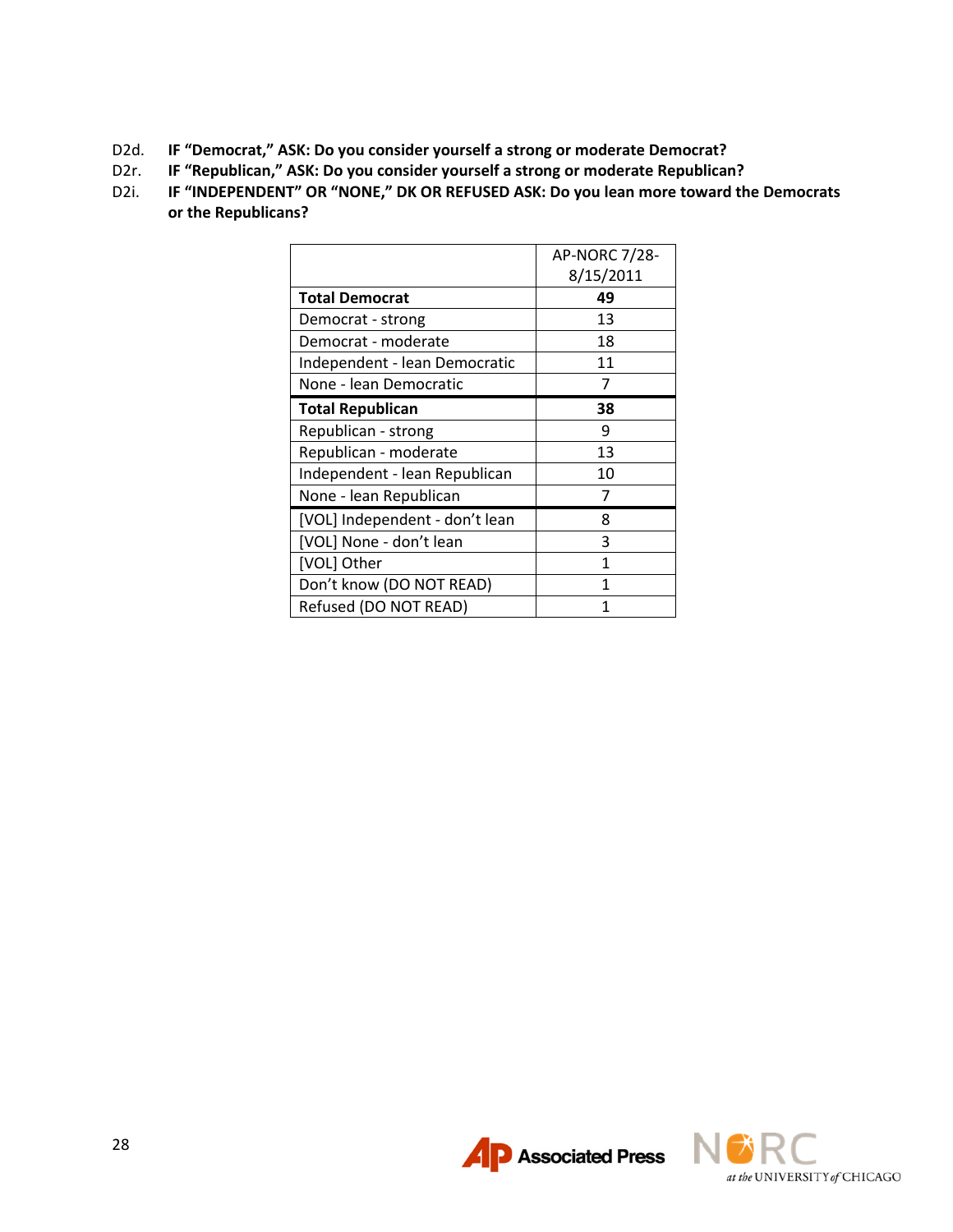D3. **Generally speaking, do you consider yourself a liberal, moderate, or conservative?** 

|                          | <b>AP-NORC 7/28-</b> |
|--------------------------|----------------------|
|                          | 8/15/2011            |
| Liberal - strongly       | 10                   |
| Liberal - somewhat       | 16                   |
| Conservative - strongly  | 19                   |
| Conservative - somewhat  | 18                   |
| Moderate                 | 34                   |
| Don't know (DO NOT READ) | 3                    |
| Refused (DO NOT READ)    |                      |

**IF "Liberal," ASK: Would you say you are strongly or somewhat liberal? IF "Conservative," ASK: Would you say you are strongly or somewhat conservative?**

**The following questions are for classification purposes only. Be assured that your responses will be aggregated with those of other participants to this survey.** 

D4. **Are you, yourself, currently employed…**

|                          | AP-NORC 7/28- |
|--------------------------|---------------|
|                          | 8/15/2011     |
| Full-time                | 44            |
| Part-time                | 12            |
| Not employed             | 44            |
| Don't know (DO NOT READ) |               |
| Refused (DO NOT READ)    |               |



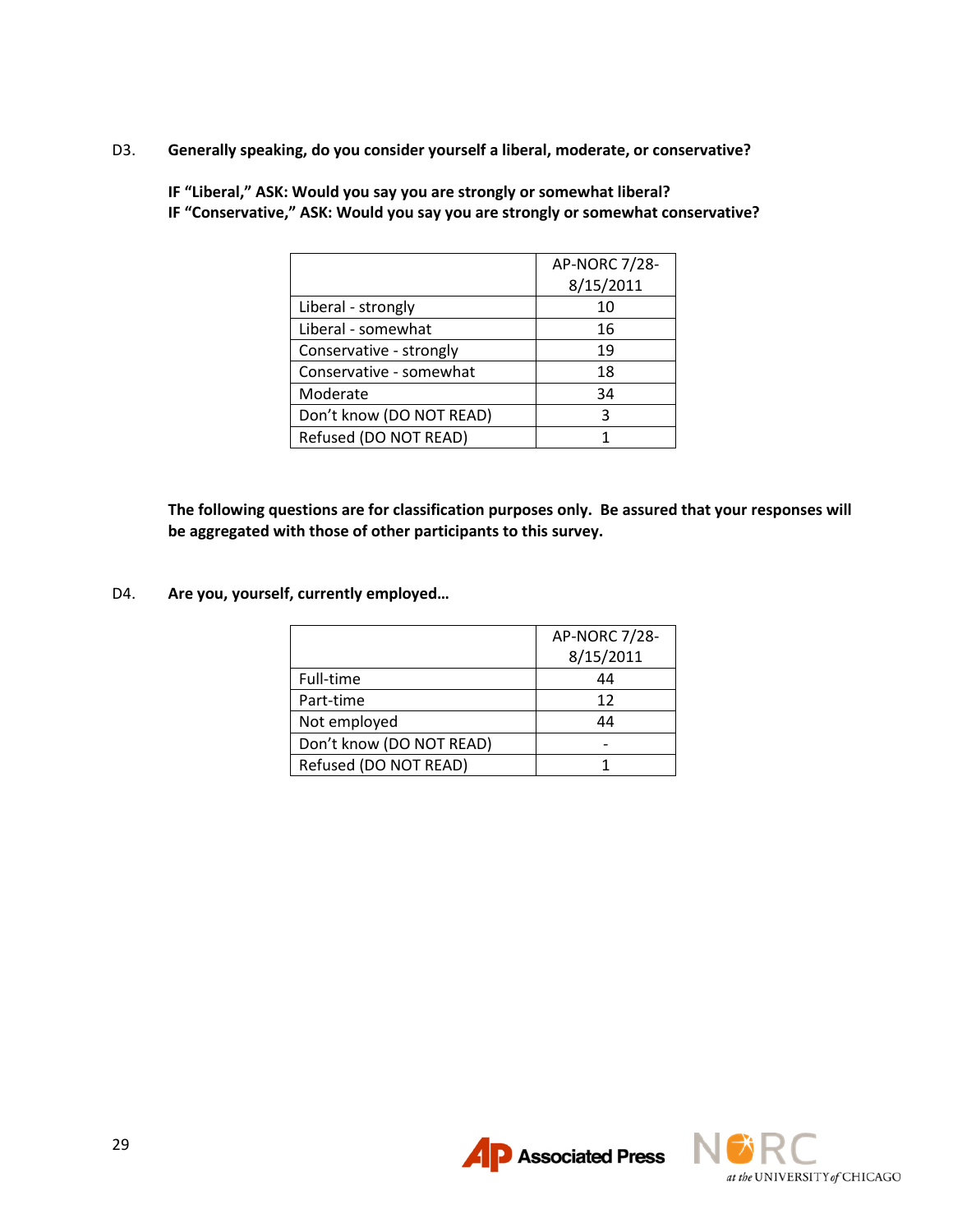# *IF "NOT EMPLOYED" IN D4, ASK D5, ELSE SKIP TO NEXT ITEM*

## D5. **Are you…**

|                          | <b>AP-NORC 7/28-</b> |
|--------------------------|----------------------|
|                          | 8/15/2011            |
| Retired                  | 42                   |
| Homemaker                | 21                   |
| Student                  | 13                   |
| Temporarily unemployed   | 22                   |
| Don't know (DO NOT READ) | 2                    |
| Refused (DO NOT READ)    |                      |
| $N =$                    | 476                  |

## D6. **What is your marital status? Are you…**

|                               | AP-NORC 7/28- |
|-------------------------------|---------------|
|                               | 8/15/2011     |
| Married/Living as married/Co- | 60            |
| habitating                    |               |
| Separated                     |               |
| <b>Divorced</b>               | я             |
| Widowed, or                   |               |
| Never married                 | 24            |
| Don't know (DO NOT READ)      | $\ast$        |
| Refused (DO NOT READ)         |               |

## D7. **What is the last grade of school you completed?**

|                                | <b>AP-NORC 7/28-</b> |
|--------------------------------|----------------------|
|                                | 8/15/2011            |
| Less than high school graduate | 8                    |
| High school graduate           | 29                   |
| Technical/trade school         |                      |
| Some college                   | 28                   |
| College graduate               | 14                   |
| Some college graduate school   | 2                    |
| Graduate school                | 11                   |
| Don't know (DO NOT READ)       | 1                    |
| Refused (DO NOT READ)          |                      |

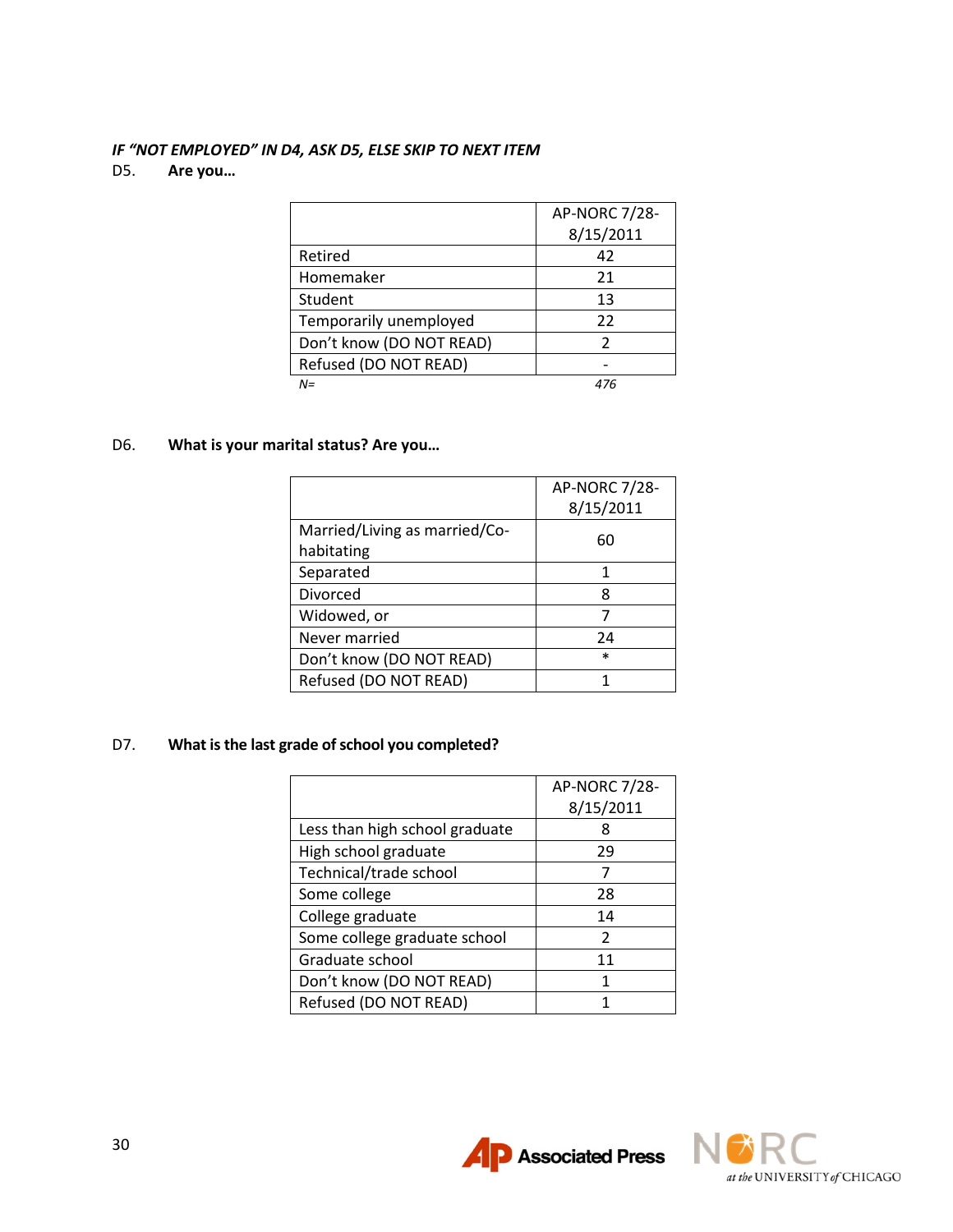| D8. | Age |
|-----|-----|
|-----|-----|

|         | AP-NORC 7/28- |
|---------|---------------|
|         | 8/15/2011     |
| 18-29   | 22            |
| 30-49   | 35            |
| 50-64   | 24            |
| $65+$   | 16            |
| Refused |               |

## D9. **Which one of the following best describes where you live?**

|                          | <b>AP-NORC 7/28-</b> |
|--------------------------|----------------------|
|                          | 8/15/2011            |
| Urban area               | 24                   |
| Suburban area            | 42                   |
| Rural area               | 32                   |
| Don't know (DO NOT READ) |                      |
| Refused (DO NOT READ)    | $\star$              |

#### D10. **Do you currently own your home, rent it, or have some other arrangement?**

|                          | AP-NORC 7/28- |
|--------------------------|---------------|
|                          | 8/15/2011     |
| Own                      | 58            |
| Rent                     | 27            |
| Other arrangement        | 14            |
| Don't know (DO NOT READ) | $\ast$        |
| Refused (DO NOT READ)    |               |

# D11. **Are you the parent or guardian of one or more children under the age of 18, or not?**

|                          | AP-NORC 7/28-<br>8/15/2011 |
|--------------------------|----------------------------|
| Yes                      | 33                         |
| No                       | 6.                         |
| Don't know (DO NOT READ) |                            |
| Refused (DO NOT READ)    |                            |

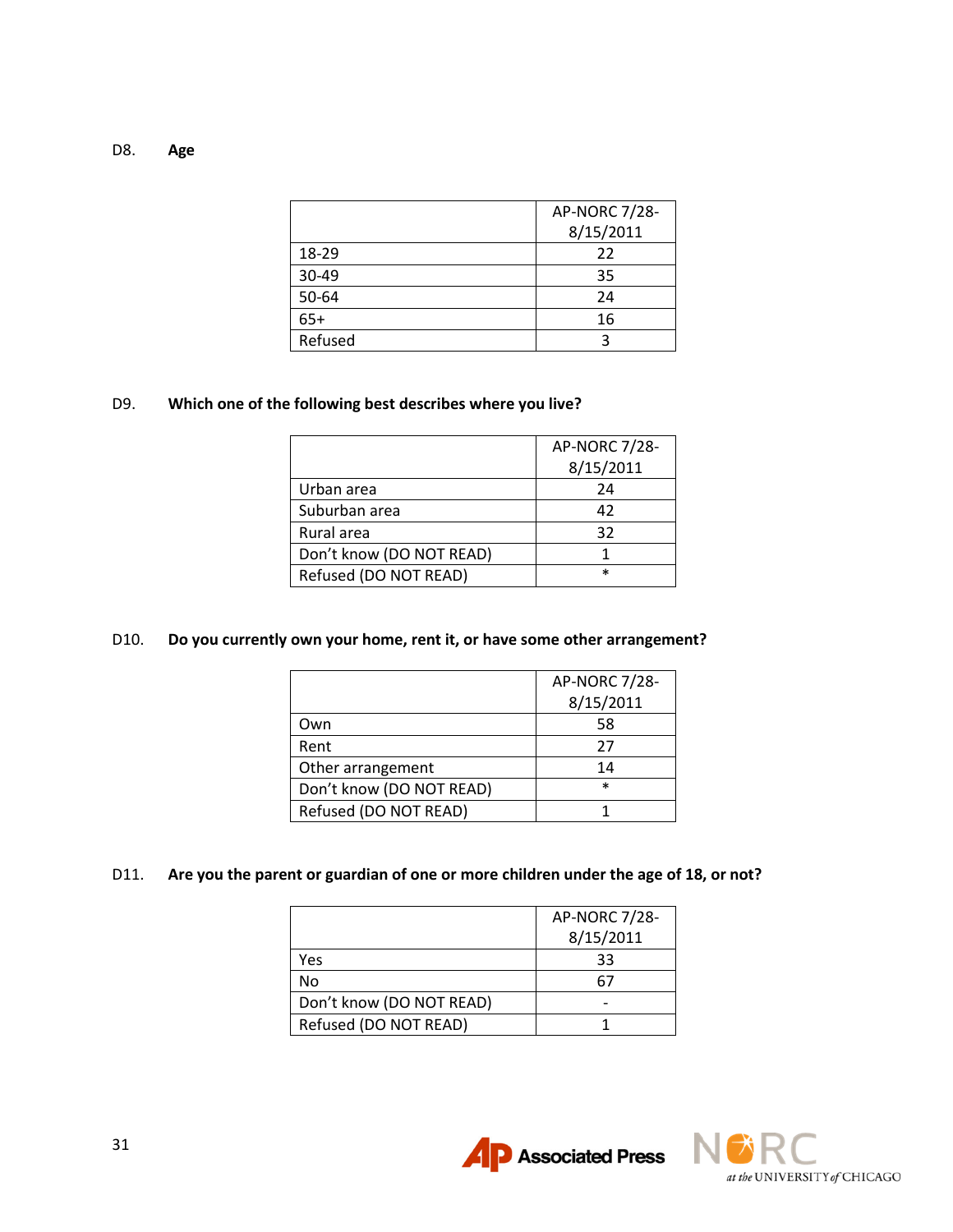## *IF "YES" TO D11 ASK D12, ELSE SKIP TO D14*

#### D12. **Are any of your children age 10 or under?**

|                          | <b>AP-NORC 7/28-</b> |
|--------------------------|----------------------|
|                          | 8/15/2011            |
| Yes                      | 61                   |
| No                       | 39                   |
| Don't know (DO NOT READ) |                      |
| Refused (DO NOT READ)    | $\ast$               |
| $N =$                    | 294                  |

#### *IF "YES" TO D12 ASK D13, ELSE SKIP TO D14*

D13. **Have you ever talked with your children about what happened on September 11, 2001, or is that something that hasn't come up?**

|                            | AP-NORC 7/28- |
|----------------------------|---------------|
|                            | 8/15/2011     |
| Yes, have talked with them | 55            |
| No, it hasn't come up      | 45            |
| Don't know (DO NOT READ)   |               |
| Refused (DO NOT READ)      |               |
| $N =$                      | 177           |

D14. And on how many different cell-phone numbers, if any, could I have reached you for this call?

|                          | AP-NORC 7/28- |
|--------------------------|---------------|
|                          | 8/15/2011     |
| None                     |               |
| One line                 | 68            |
| Two lines                | 15            |
| Three or more            |               |
| Don't know (DO NOT READ) | $\ast$        |
| Refused (DO NOT READ)    |               |



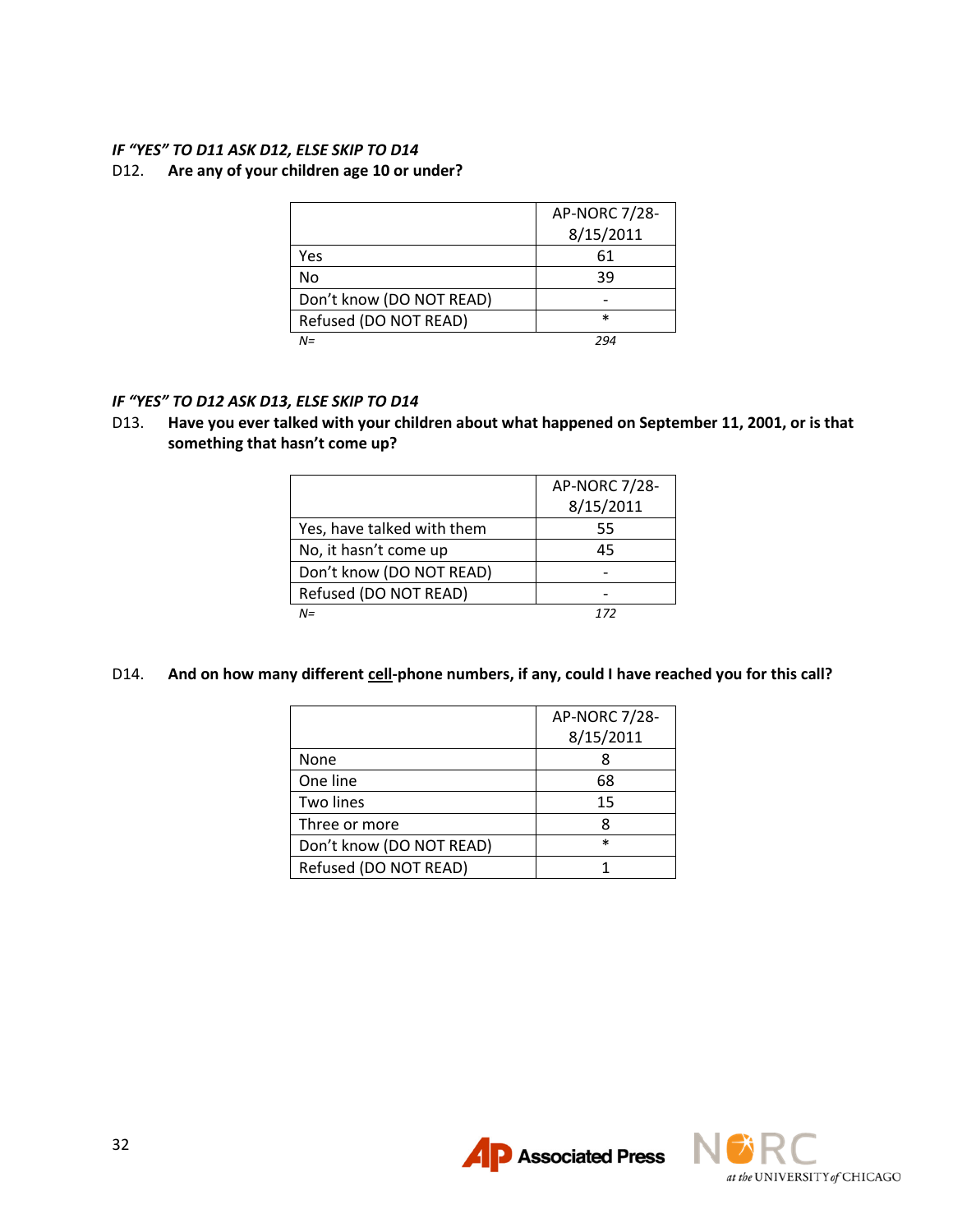D15. **How many different landline telephone numbers, if any, are there in your home that I could have reached you on for this call? This includes listed or unlisted numbers. To answer this question, please don't count cell phones or landlines used ONLY for faxes or modems.**

|                          | <b>AP-NORC 7/28-</b> |
|--------------------------|----------------------|
|                          | 8/15/2011            |
| None                     | 28                   |
| One line                 | 67                   |
| Two lines                | ર                    |
| Three or more lines      |                      |
| Don't know (DO NOT READ) |                      |
| Refused (DO NOT READ)    |                      |

#### *IF D14>0 AND D15>0 ASK D16, ELSE SKIP TO D17:*

D16. **Generally speaking, would you say you use your landline phone most of the time, your cell phone most of the time, or would you say you use both about equally?**

|              | AP-NORC 7/28- |
|--------------|---------------|
|              | 8/15/2011     |
| Landline     | 23            |
| Cell phone   | 38            |
| Both equally | วด            |

#### *ASK OF CELL PHONE FRAME ONLY*

D17. **How many adults, in addition to you, carry and use this cell phone at least once a week or more?**

|                          | <b>AP-NORC 7/28-</b> |
|--------------------------|----------------------|
|                          | 8/15/2011            |
| None                     | 65                   |
| One line                 | 26                   |
| Two lines                |                      |
| Three or more            |                      |
| Don't know (DO NOT READ) |                      |
| Refused (DO NOT READ)    | $\ast$               |



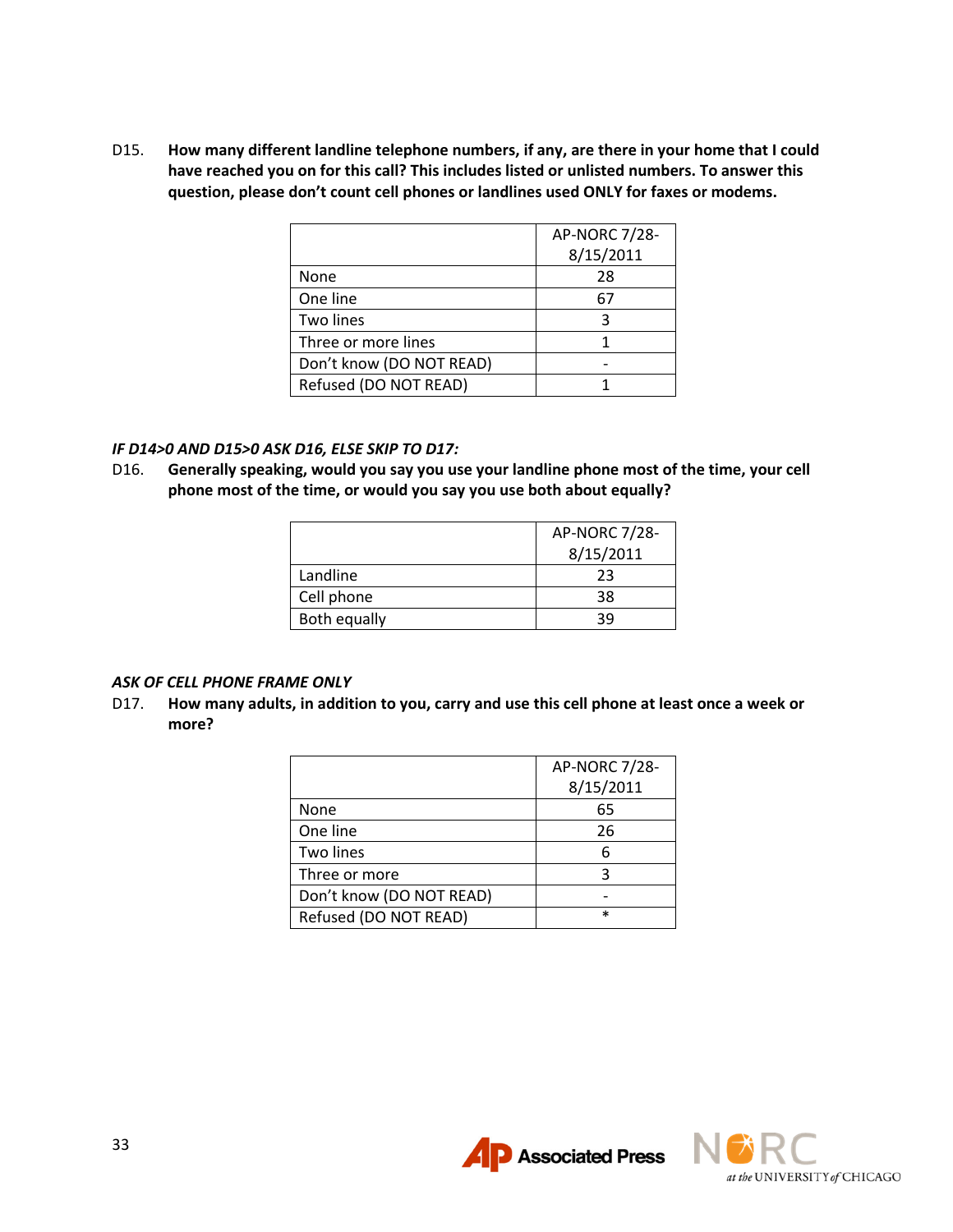## D18. **Do you consider yourself a born-again or evangelical Christian, or not?**

|                             | AP-NORC 7/28-<br>8/15/2011 |
|-----------------------------|----------------------------|
| Yes, born-again/evangelical | 39                         |
| No                          | 58                         |
| Don't know (DO NOT READ)    |                            |
| Refused (DO NOT READ)       |                            |

D19. **What is your religious preference? Is it Protestant, Catholic, Mormon, Jewish, Muslim, some other religion, or don't you belong to any religious denomination?**

|                                        | AP-NORC 7/28- |
|----------------------------------------|---------------|
|                                        | 8/15/2011     |
| Protestant                             | 37            |
| Catholic                               | 21            |
| Mormon                                 | 3             |
| Jewish                                 | 1             |
| Muslim                                 | 1             |
| Christian                              | 4             |
| Other religion                         | 3             |
| Don't belong to religious denomination | 28            |
| Don't know (DO NOT READ)               | 1             |
| Refused (DO NOT READ)                  | 2             |

## *IF "OTHER RELIGION" in D19 ASK D20, ELSE SKIP TO D21:* D20. **Do you consider yourself a Christian, or not?**

|                          | AP-NORC 7/28- |
|--------------------------|---------------|
|                          | 8/15/2011     |
| Yes, a Christian         | 40            |
| No, not a Christian      | 60            |
| Don't know (DO NOT READ) |               |
| Refused (DO NOT READ)    |               |
| $N =$                    | 2G            |



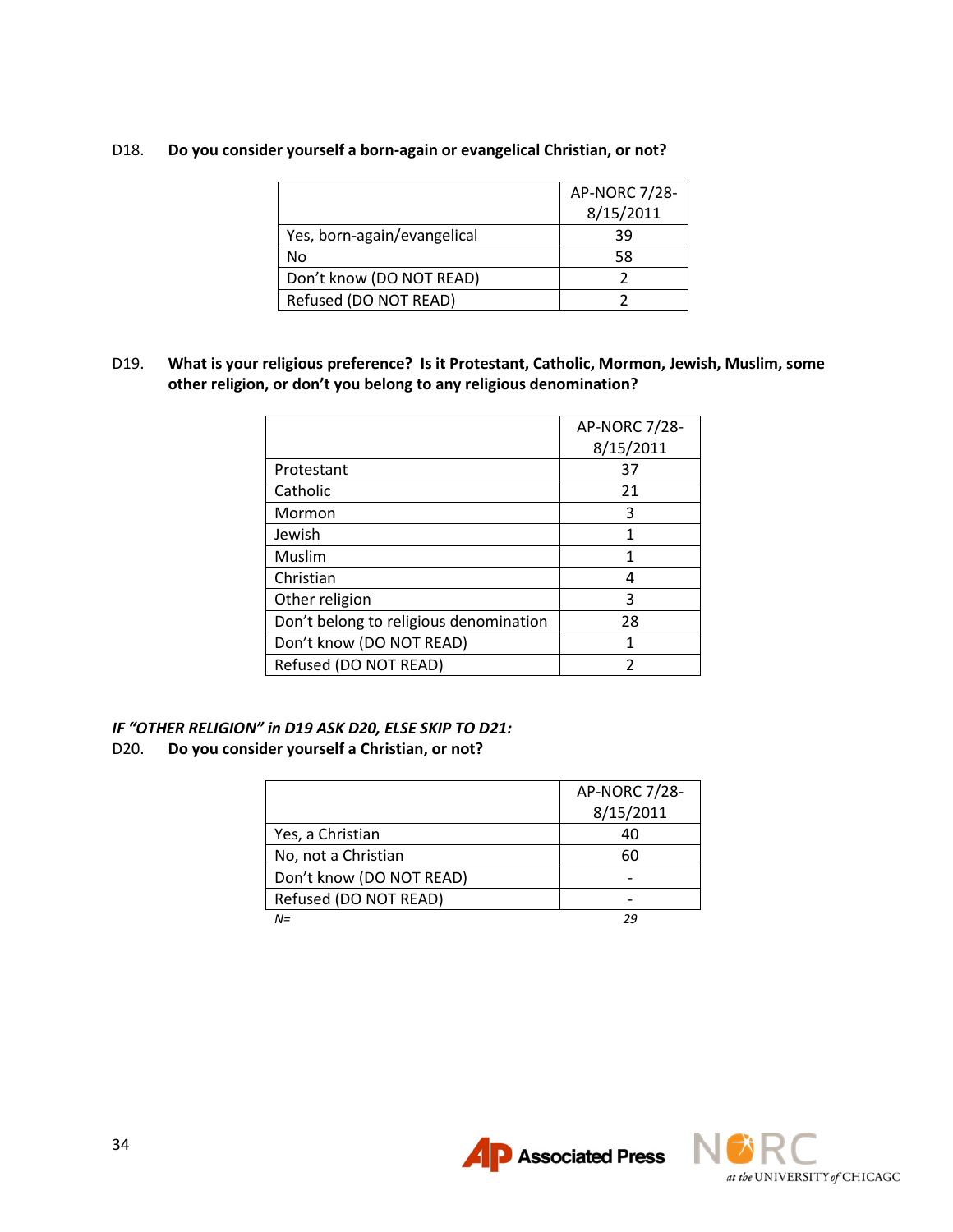D21. **Aside from weddings and funerals, how often do you attend religious services? Would you say more than once a week, once a week, once or twice a month, a few times a year, less often than a few times a year, or never?**

|                                    | AP-NORC 7/28- |
|------------------------------------|---------------|
|                                    | 8/15/2011     |
| More than once a week              | 13            |
| Once a week                        | 22            |
| Once or twice a month              | 13            |
| A few times a year                 | 19            |
| Less often than a few times a year | 16            |
| <b>Never</b>                       | 17            |
| Don't know (DO NOT READ)           | $\ast$        |
| Refused (DO NOT READ)              |               |

#### D22. **Are you of Hispanic, Latino, or Spanish origin?**

|                          | <b>AP-NORC 7/28-</b> |
|--------------------------|----------------------|
|                          | 8/15/2011            |
| Yes                      | 14                   |
| No                       | 85                   |
| Don't know (DO NOT READ) |                      |
| Refused (DO NOT READ)    |                      |



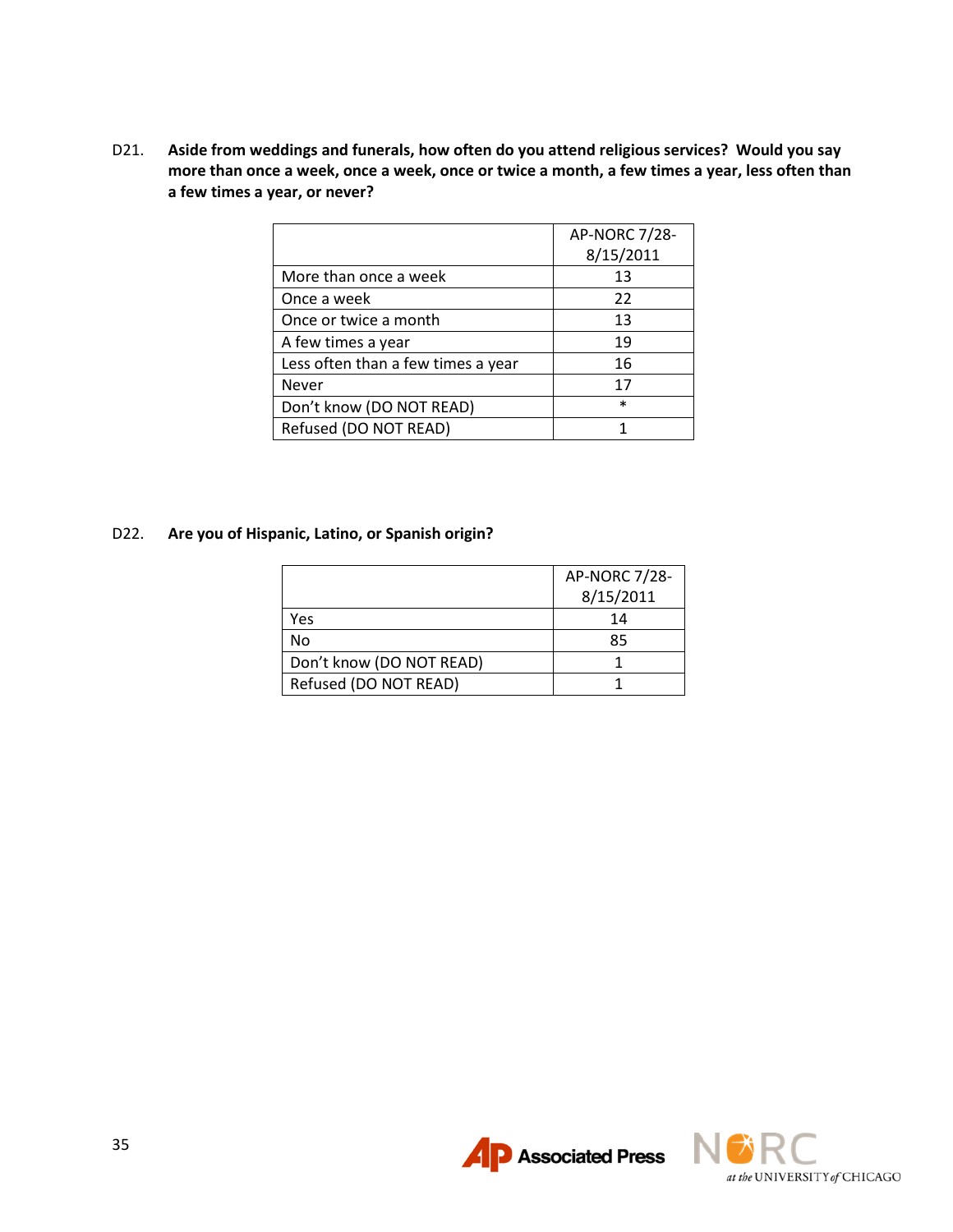#### *IF Hispanic, Latin or Spanish origin (D22), ASK:*

D23. **In addition to being of Hispanic, Latino, or Spanish origin what race or races do you consider yourself to be? [DO NOT READ. ACCEPT MULTIPLE RESPONSES.]**

#### *IF NOT HISPANIC/LATINO/SPANISH IN D22, ASK:*

D24. **What race or races do you consider yourself to be? [DO NOT READ. ACCEPT MULTIPLE RESPONSES.]**

**ONLY IF RESPONDENT NEEDS "PROMPTING," INTERVIEWER SHOULD READ: Are you White, Black, Asian or some other race? BUT THE RESPONSE ARE STILL CODED INTO THE MATRIX BELOW.**

|                                    | AP-NORC 7/28- |
|------------------------------------|---------------|
|                                    | 8/15/2011     |
| White, Caucasian                   | 68            |
| Black, African-American, Negro     | 11            |
| American Indian, Alaska Native     | 3             |
| Asian Indian                       | 1             |
| Native Hawaiian                    | $\ast$        |
| Chinese                            | $\ast$        |
| Guamanian or Chamorro              |               |
| Filipino                           | $\ast$        |
| Samoan                             |               |
| Japanese                           | $^{\star}$    |
| Korean                             |               |
| Vietnamese                         |               |
| <b>Other Asian</b>                 | 1             |
| <b>Other Pacific Islander</b>      | $\ast$        |
| [VOL] Spanish, Hispanic, or Latino | 4             |
| Some other race [SPECIFY]          | ٩             |
| Don't know (DO NOT READ)           | $\mathfrak z$ |
| Refused (DO NOT READ)              | 1             |

#### D25. **In what country were you born?**

|                           | AP-NORC 7/28- |
|---------------------------|---------------|
|                           | 8/15/2011     |
| <b>United States</b>      | 89            |
| Another country (specify) | 11            |
| Don't know (DO NOT READ)  |               |
| Refused (DO NOT READ)     | $\ast$        |

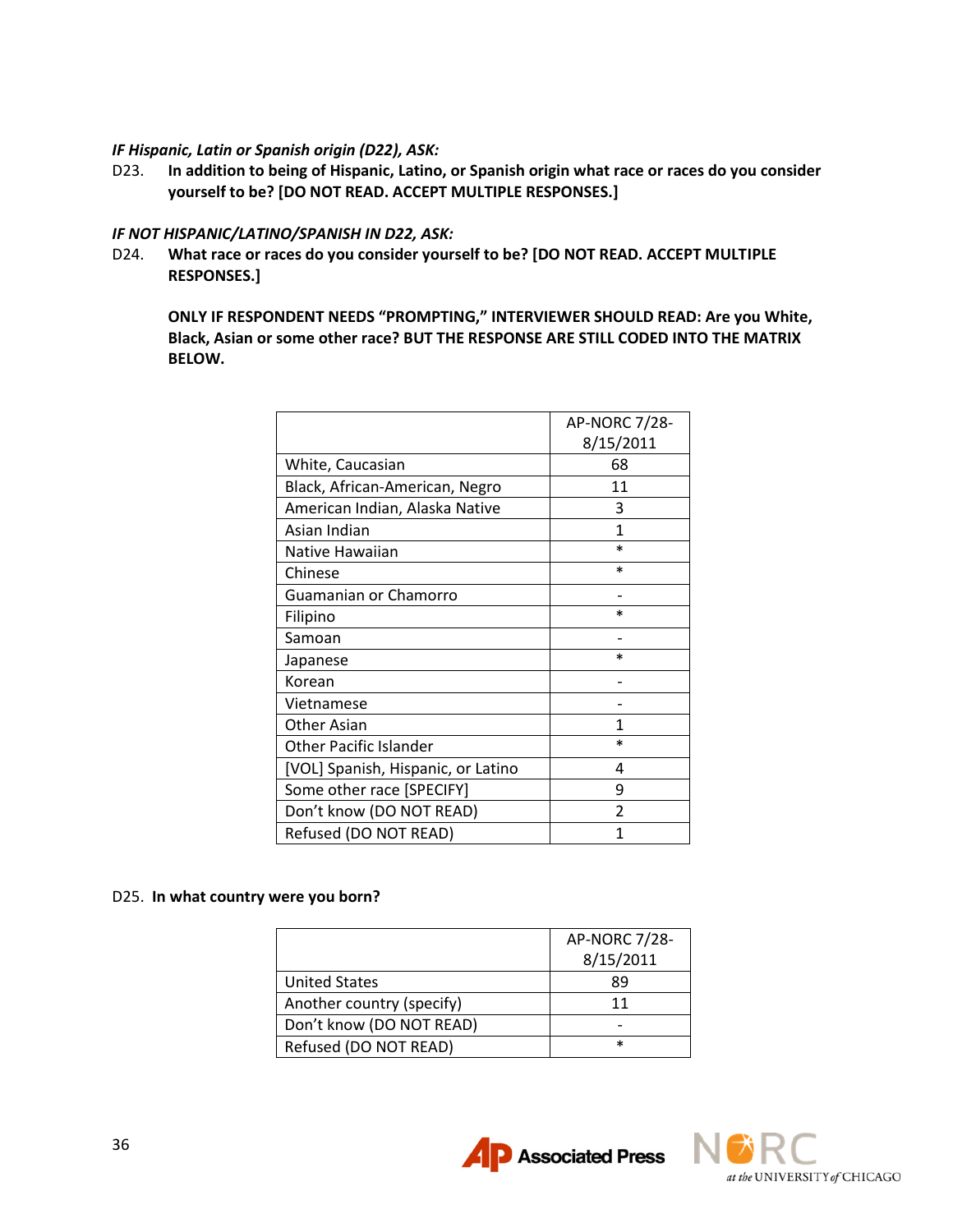#### SPECIAL PROFILE ITEMS

D26. **How many air trips, if any, have you taken on a commercial airliner in the past 12 months counting each round trip as one trip?**

|                          | AP-NORC 7/28- |
|--------------------------|---------------|
|                          | 8/15/2011     |
| None                     | 53            |
| One trip                 | 16            |
| Two trips                | 11            |
| 3 or more                | 19            |
| Don't know (DO NOT READ) | $\ast$        |
| Refused (DO NOT READ)    |               |

## D27. **Are you on active military duty or living in a household with someone on active duty, or not?**

|                          | AP-NORC 7/28- |
|--------------------------|---------------|
|                          | 8/15/2011     |
| Yes                      |               |
| No                       | u,            |
| Don't know (DO NOT READ) | $\ast$        |
| Refused (DO NOT READ)    | $\ast$        |

## D28. **Are you a military veteran or living in a household with a military veteran, or not?**

|                          | AP-NORC 7/28- |
|--------------------------|---------------|
|                          | 8/15/2011     |
| Yes                      | 25            |
| No                       | 75            |
| Don't know (DO NOT READ) | $\ast$        |
| Refused (DO NOT READ)    | $\ast$        |



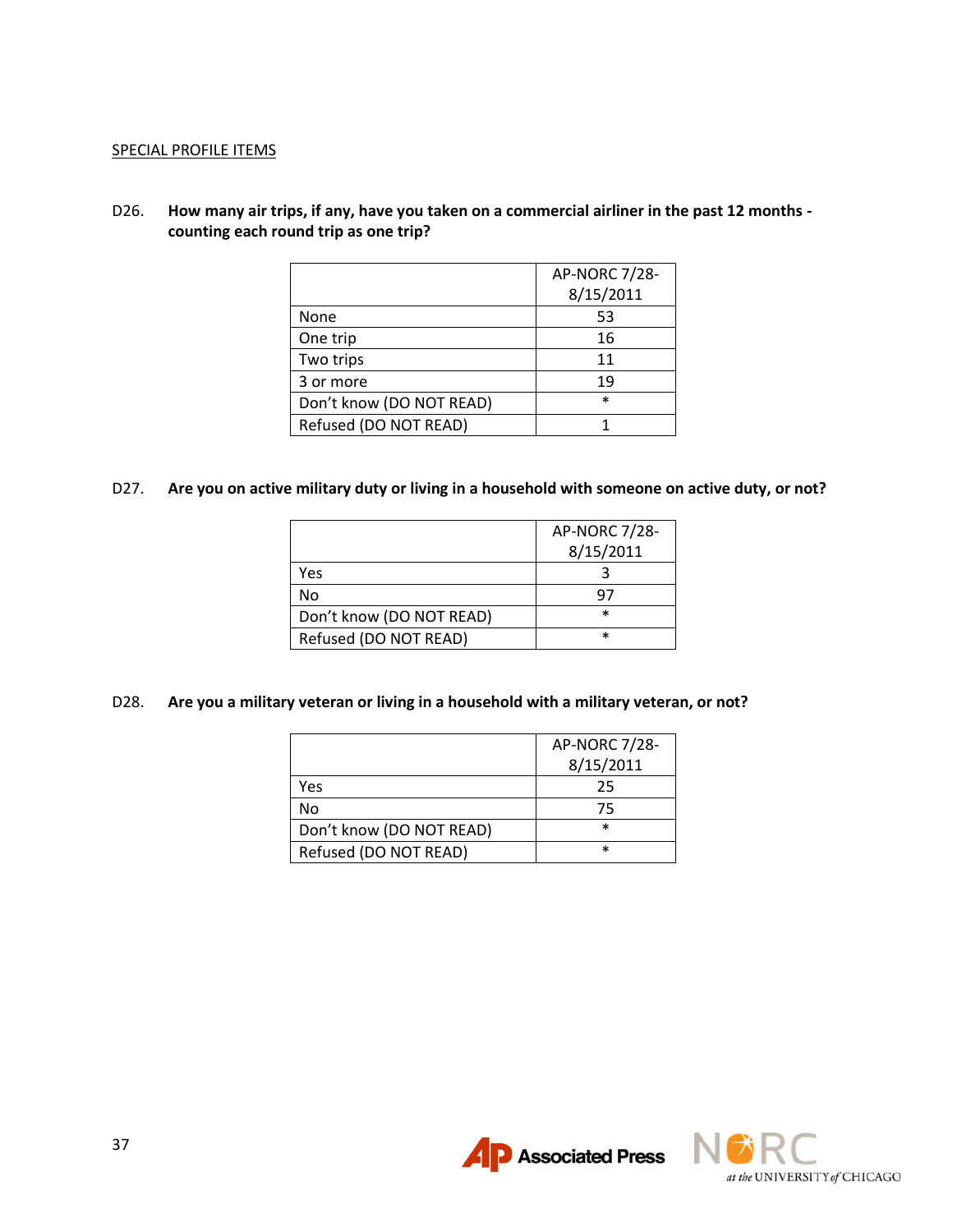## D29. **Including yourself, are there any current or former police officers, fire fighters or paramedics living in your household, or not?**

|                          | AP-NORC 7/28- |
|--------------------------|---------------|
|                          | 8/15/2011     |
| Yes                      |               |
| No                       | 92            |
| Don't know (DO NOT READ) | $\ast$        |
| Refused (DO NOT READ)    | $\ast$        |

## D30. **Do you personally know someone who was a victim of the terrorist attacks on September 11th, or not?**

|                          | AP-NORC 7/28- |
|--------------------------|---------------|
|                          | 8/15/2011     |
| Yes                      | 13            |
| No                       | X.            |
| Don't know (DO NOT READ) | $\ast$        |
| Refused (DO NOT READ)    |               |

#### *IF "YES" TO D30, ASK D31; OTHERWISE, SKIP TO D25*

#### D31. **Is that person you, a family member, a friend, or just someone you knew?**

*Multiple responses possible, percentages may sum to greater than 100%.*

|                          | <b>AP-NORC 7/28-</b> |
|--------------------------|----------------------|
|                          | 8/15/2011            |
| Self                     |                      |
| Family member            | 24                   |
| Friend                   | 37                   |
| Someone you know         | 46                   |
| Don't know (DO NOT READ) |                      |
| Refused (DO NOT READ)    |                      |
| $N =$                    | 150                  |



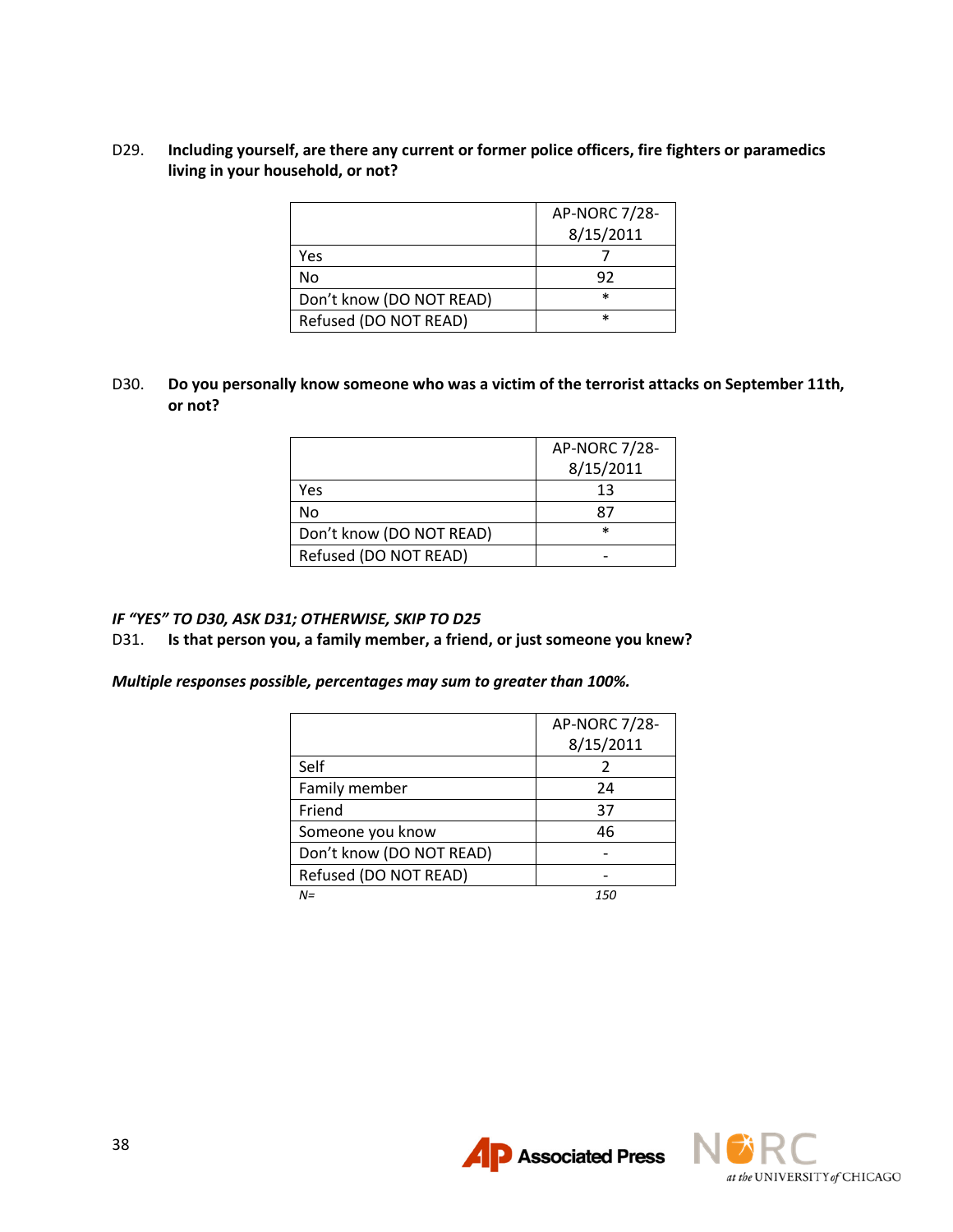## D32**. Does your total household [IF SINGLE: "PERSONAL"] income fall below \$50,000 dollars, or is it \$50,000 or higher?**

*INTERVIEWER NOTE: If asked, this is 'yearly' household income*

|                          | AP-NORC 7/28- |
|--------------------------|---------------|
|                          | 8/15/2011     |
| Below \$50,000           | 44            |
| \$50,000                 | ΔΟ            |
| Don't know (DO NOT READ) |               |
| Refused (DO NOT READ)    |               |

#### *ASK IF "BELOW \$50K IN D32"*

D33. **And in which group does your total household [IF SINGLE: "PERSONAL"] income fall?** *READ LIST*

#### *ASK IF "\$50K OR HIGHER IN D32"*

D34. **And in which group does your total household [IF SINGLE: "PERSONAL"] income fall?** *READ LIST*

|                              | <b>AP-NORC 7/28-</b><br>8/15/2011 |
|------------------------------|-----------------------------------|
| Under \$10,000               |                                   |
| \$10,000 to under \$20,000   | q                                 |
| \$20,000 to under \$30,000   | 10                                |
| \$30,000 to under \$40,000   | 11                                |
| \$40,000 to under \$50,000   | q                                 |
| \$50,000 to under \$75,000   | 19                                |
| \$75,000 to under \$100,000  | 11                                |
| \$100,000 to under \$150,000 | 13                                |
| \$150,000 or more            | 8                                 |
| Don't know (DO NOT READ)     | 1                                 |
| Refused (DO NOT READ)        |                                   |



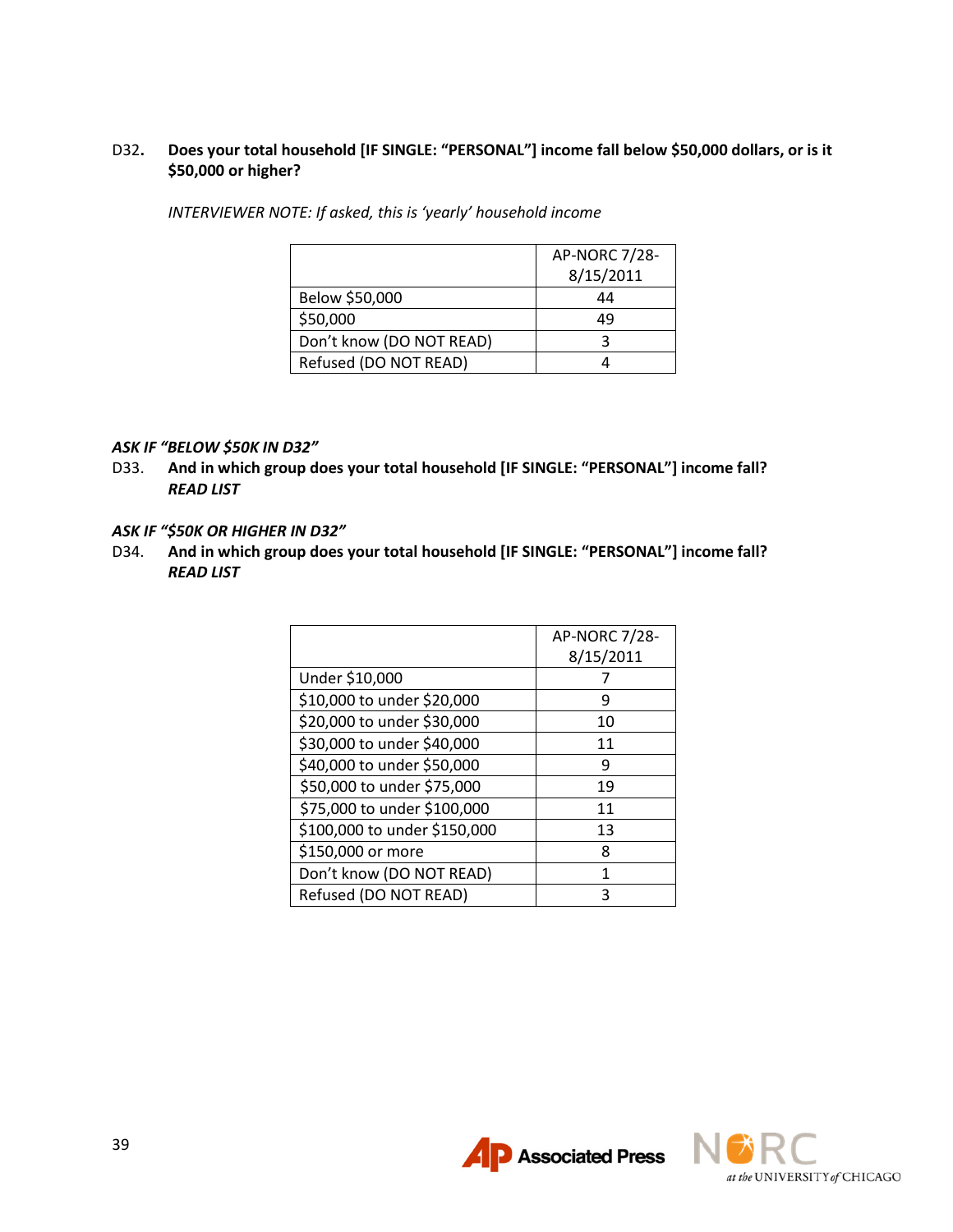# D36. **[INTERVIEWER RECORD] Respondent's Gender:**

|                          | AP-NORC 7/28- |
|--------------------------|---------------|
|                          | 8/15/2011     |
| Male                     | 49            |
| Female                   | 51            |
| Don't know (DO NOT READ) |               |
| Refused (DO NOT READ)    | $\ast$        |